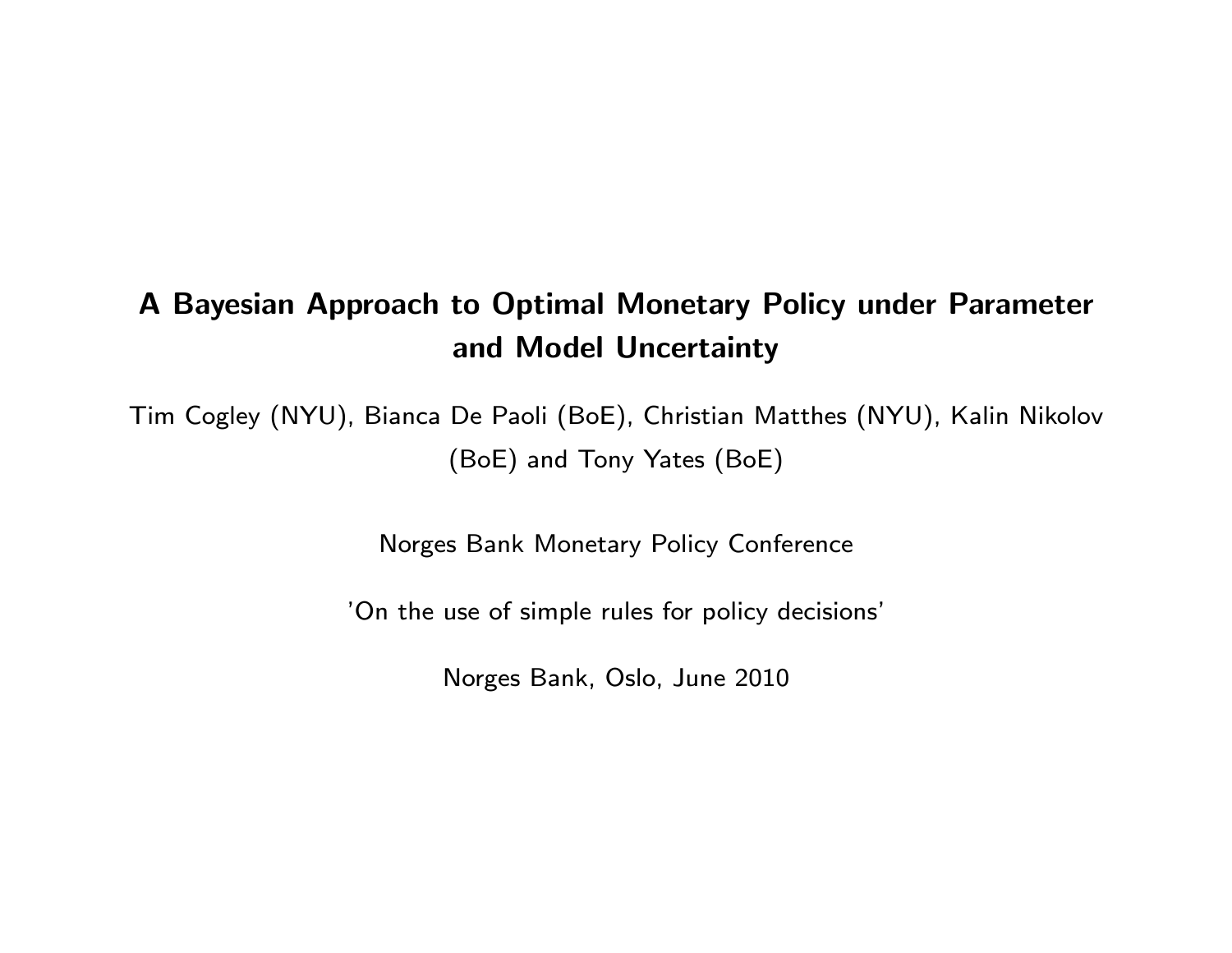# 1 What we do

- Compute policy rule coefficients that are optimal in light of uncertainty about shocks, parameters and models.
- Bayesian approach: elicit posterior distributions from data for shocks and parameters conditional on model, and posterior odds for 4 models.
- Compute expected loss for candidate policy rule, expectation taken over distribution of shocks, parameters and models; minimise this expected loss.
- Model Suite consists of: Rudebusch-Svensson; Smets-Wouters, BGG, SOE model.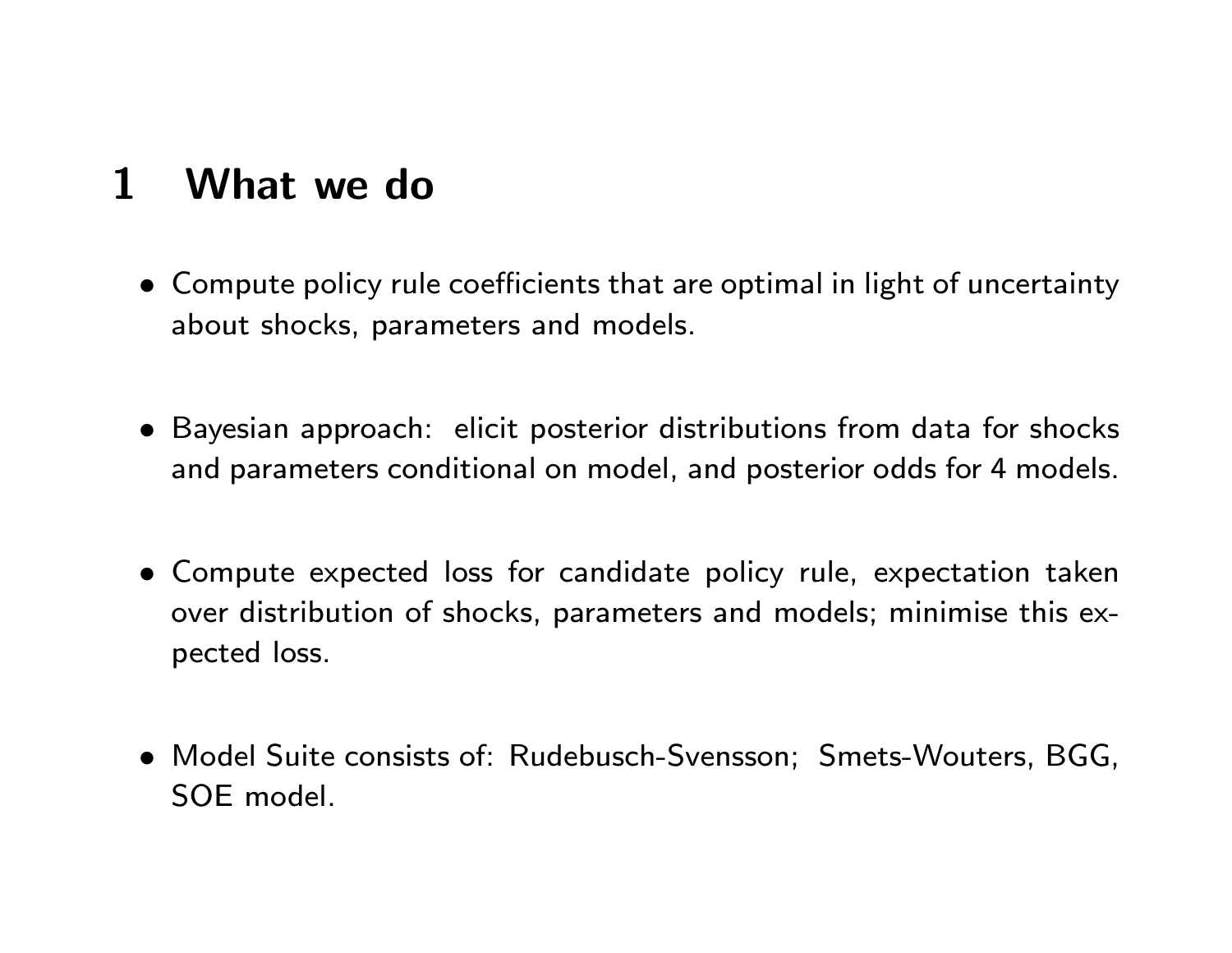- $\bullet$  Suite chosen to span RE/non-RE, microfounded/non mf, open/closed, with/without financial sector.
- Investigate fault-tolerence of models, disparity of optimal rules across models.
- Describe the influence of components of the suite on the optimal policy.
- Assume policymaker constrained to follow simple Taylor-like rule.
- Use ad-hoc loss criterion involving weighted variance of inflation, output gap, nominal interest rate.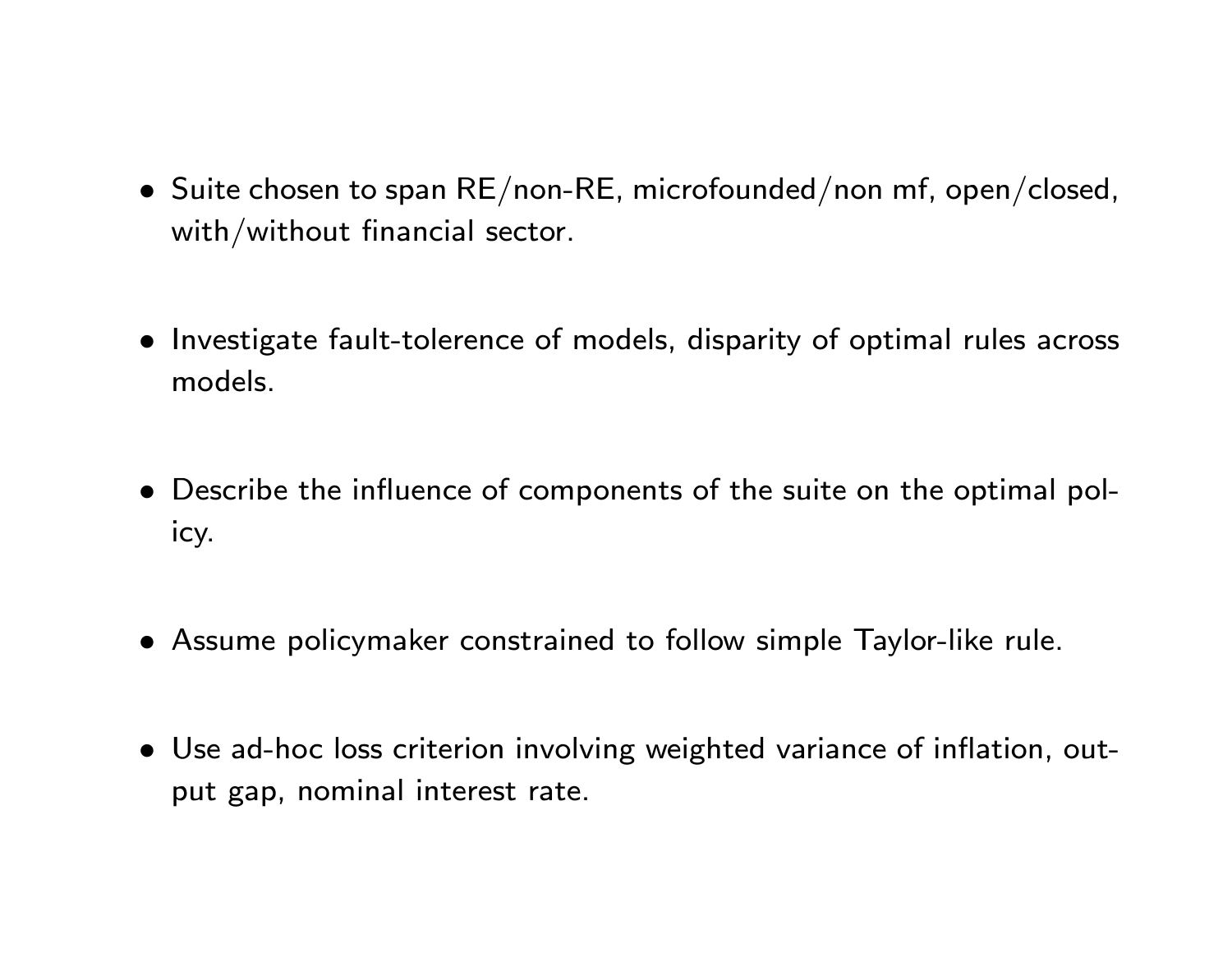Rule out learning and experimentation by the policymaker: no feedback from policy rule to distributions.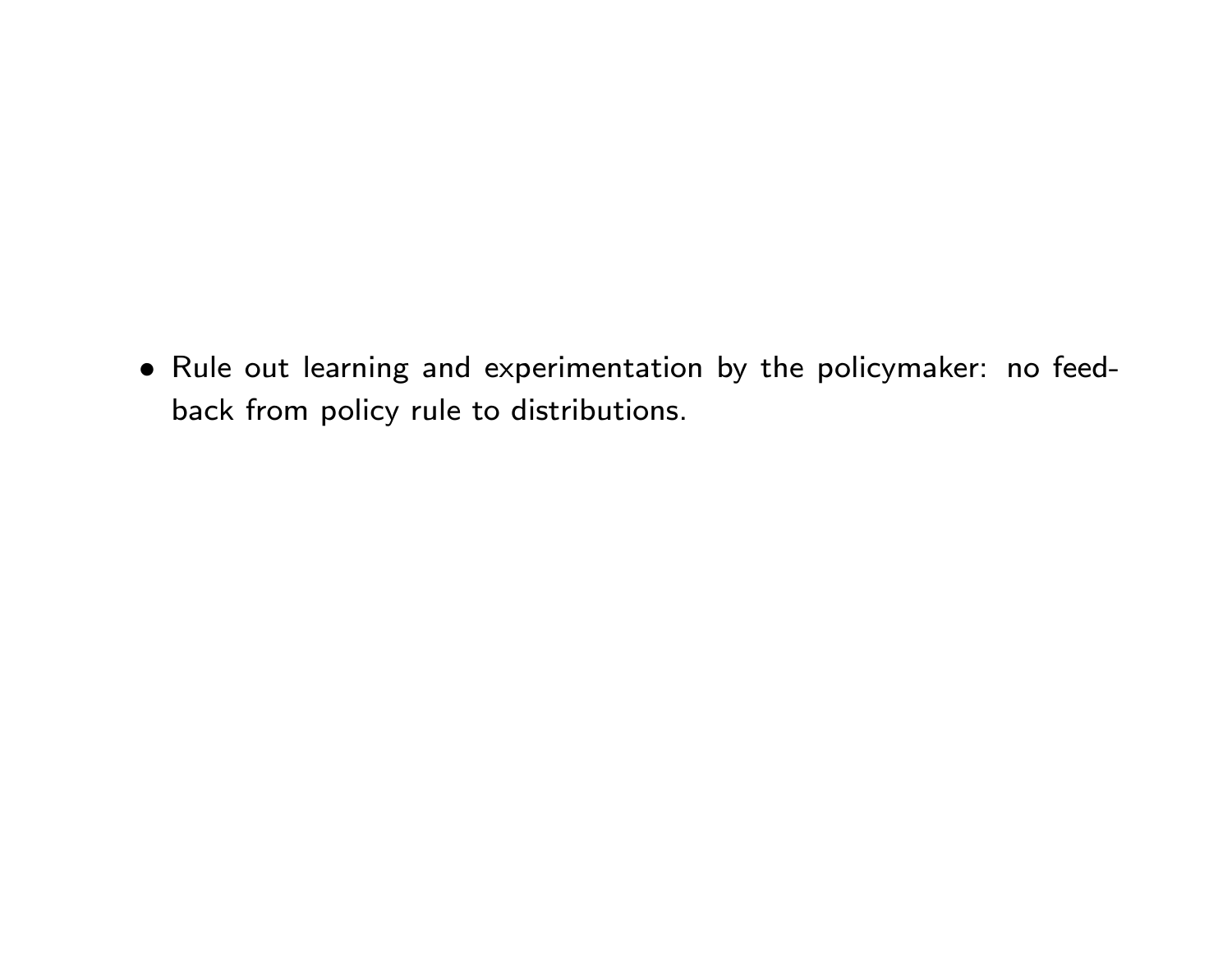# 2 Why are we doing this?

- Live controversies in macro: policymakers confront pervasive uncertainty.
- Approach formalises elements of policymakers' own descriptions of how they deal with uncertainty: eg suite of models philosophy in the Bank of England.
- Bring together in one place elements of a recipe already known and found in other work.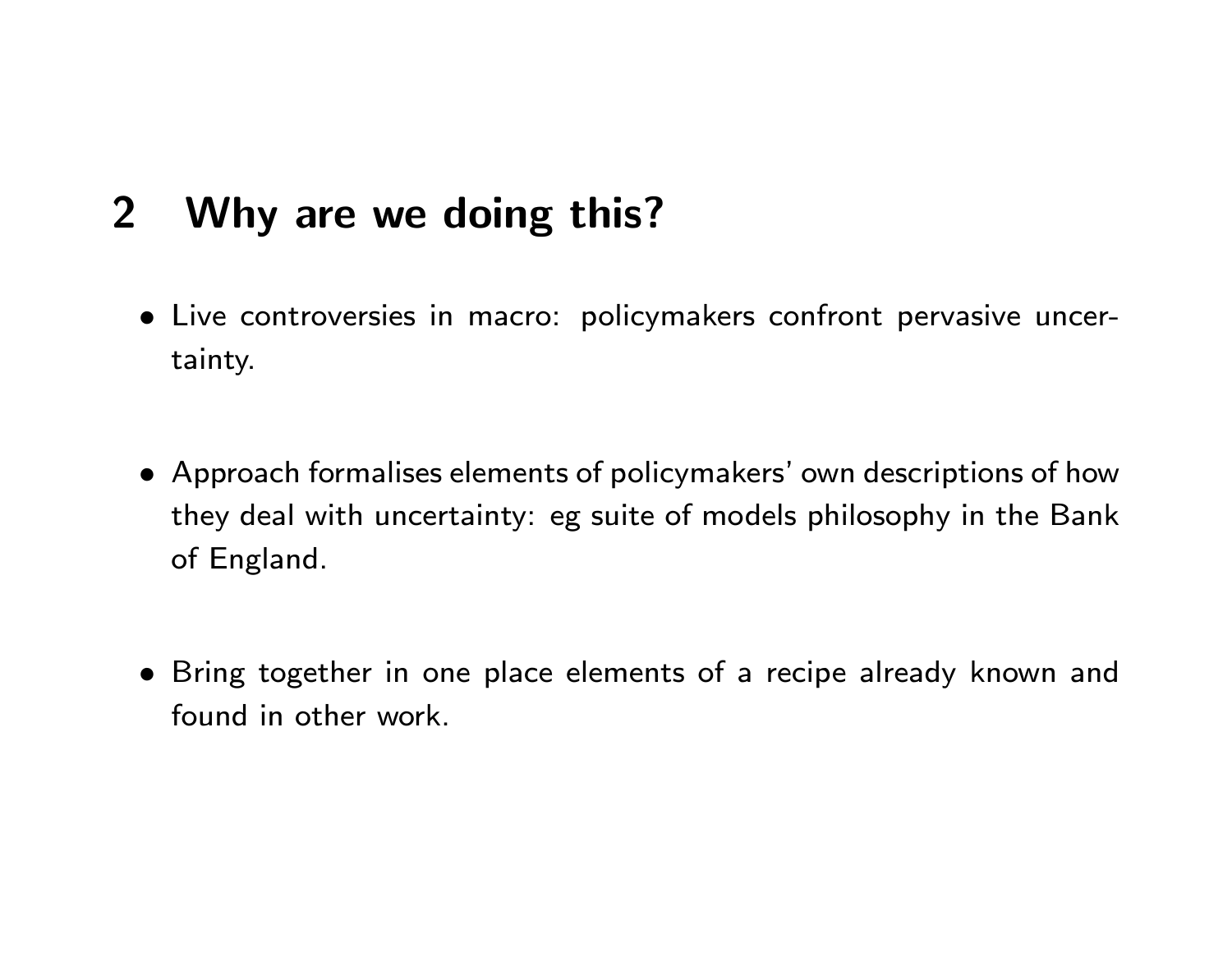## 3 Related Literature

• Bayesian estimation of DSGE models

Schorfheide (2000)

Smets and Wouters (2003)

Forecasting literature on model averaging

Bates and Granger (1969), Clements and Hendry (1998, 2002), Jacobson and Karlsson (2002), Labhard, Kapetanios and Price (2005).

 Our suite also generates forecasts, but our focus is on the additional step of policy design.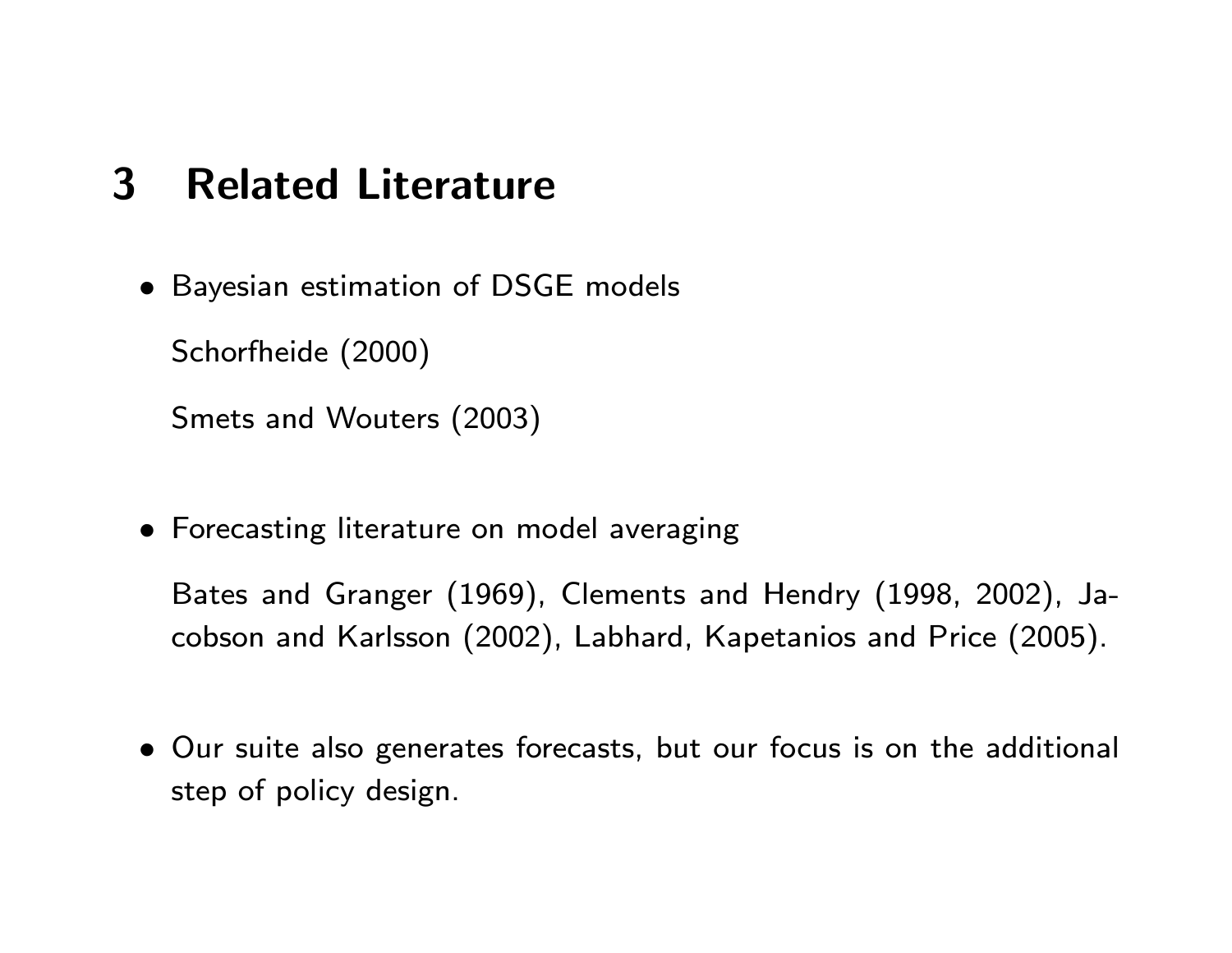- Bayesian optimal policy under model uncertainty Brock, Durlauf and West (2003)
- They restrict their attention to non micro-founded models (we have chosen to include some that are and some that are not); they use frequentist methods to estimate each model (we use Bayesian methods).
- Cogley and Sargent (2005)
- This is a positive analysis: can past Fed actions be explained as the outcome of a Bayesian decision problem? Our focus is normative.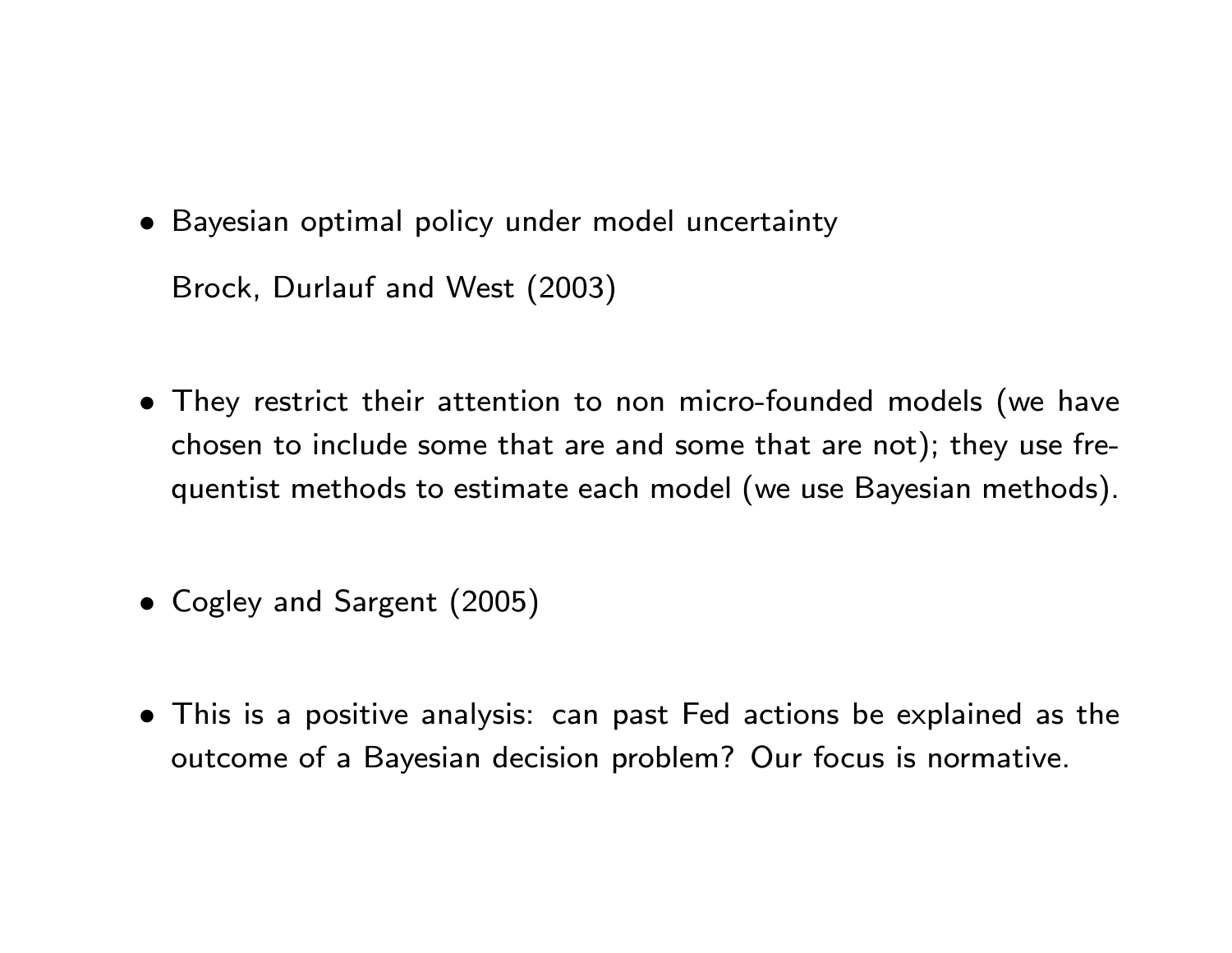• Literature on robustness

McCallum (1988,....), Levin and Williams (2003), Levin, Wieland and Williams (2003), Levin, Onatski and Williams (2008), Hansen and Sargent (2008)

- Literature seeks to evaluate the variance or robustness of policy rules' performance across models.
- Implicit or explicit assumption that we cannot put probability on competing models is distinct from our approach; study performance in worst case out of set of possible models.
- Our policymaker puts zero probability on many models on the table in some of this other work. So we understate the true degree of model uncertainty, despite using suite to span competing model approaches.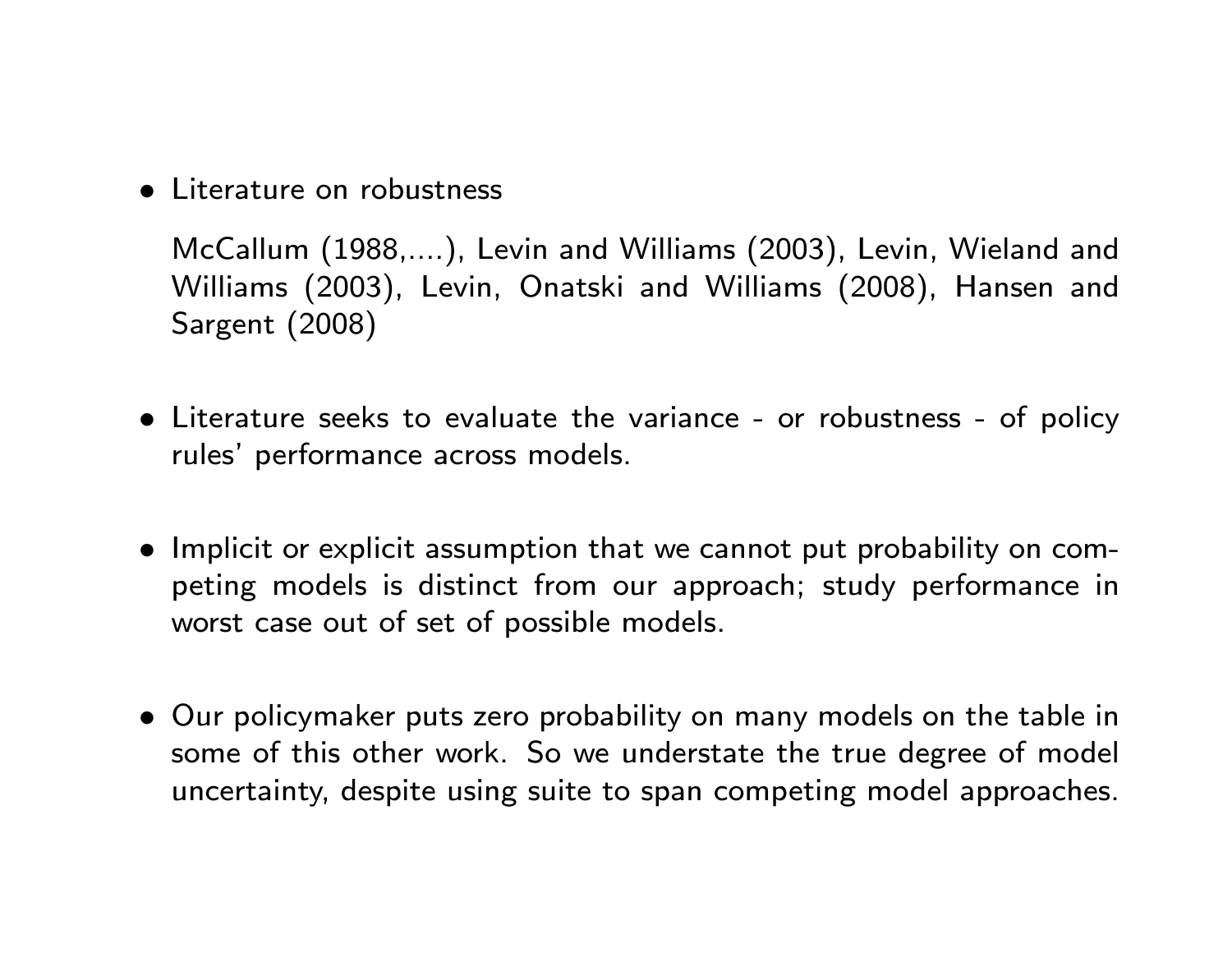## 4 The suite of models

- Smets-Wouters (2003): large DSGE model with many real and nominal frictions. Fits US and Euro Area data well.
- Rudebusch and Svensson (1997): small backward-looking, non-microfounded model, providing therefore an ideal contrast with SW.
- Bernanke, Gertler and Gilchrist (1999): sticky price RE model with credit frictions in capital production. Adds credit frictions to the `suite'.
- Gali and Monacelli (2005): small open economy New Keynesian model. The UK is plausibly an SOE, and no other models articulate the external sector.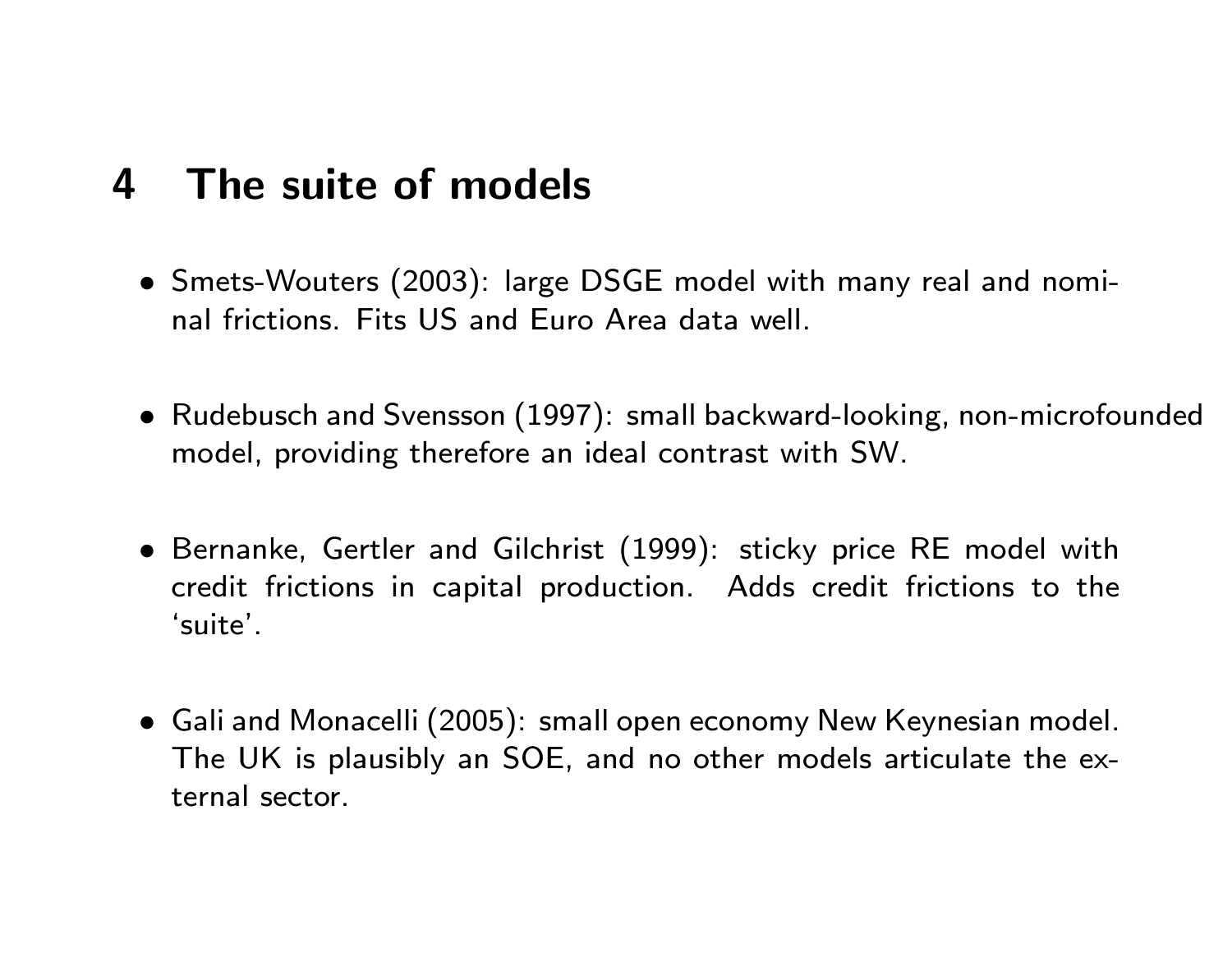## 5 The Data

- $\bullet$  UK
- Choose largest set of data articulated by all models: GDP GDP de flator inflation, repo rate.
- Common data set necessary to make model comparisons meaningful.
- Alternative: append time series models for variables not otherwise articulated to the smaller models. Not attractive. Would also render model comparisons less meaningful.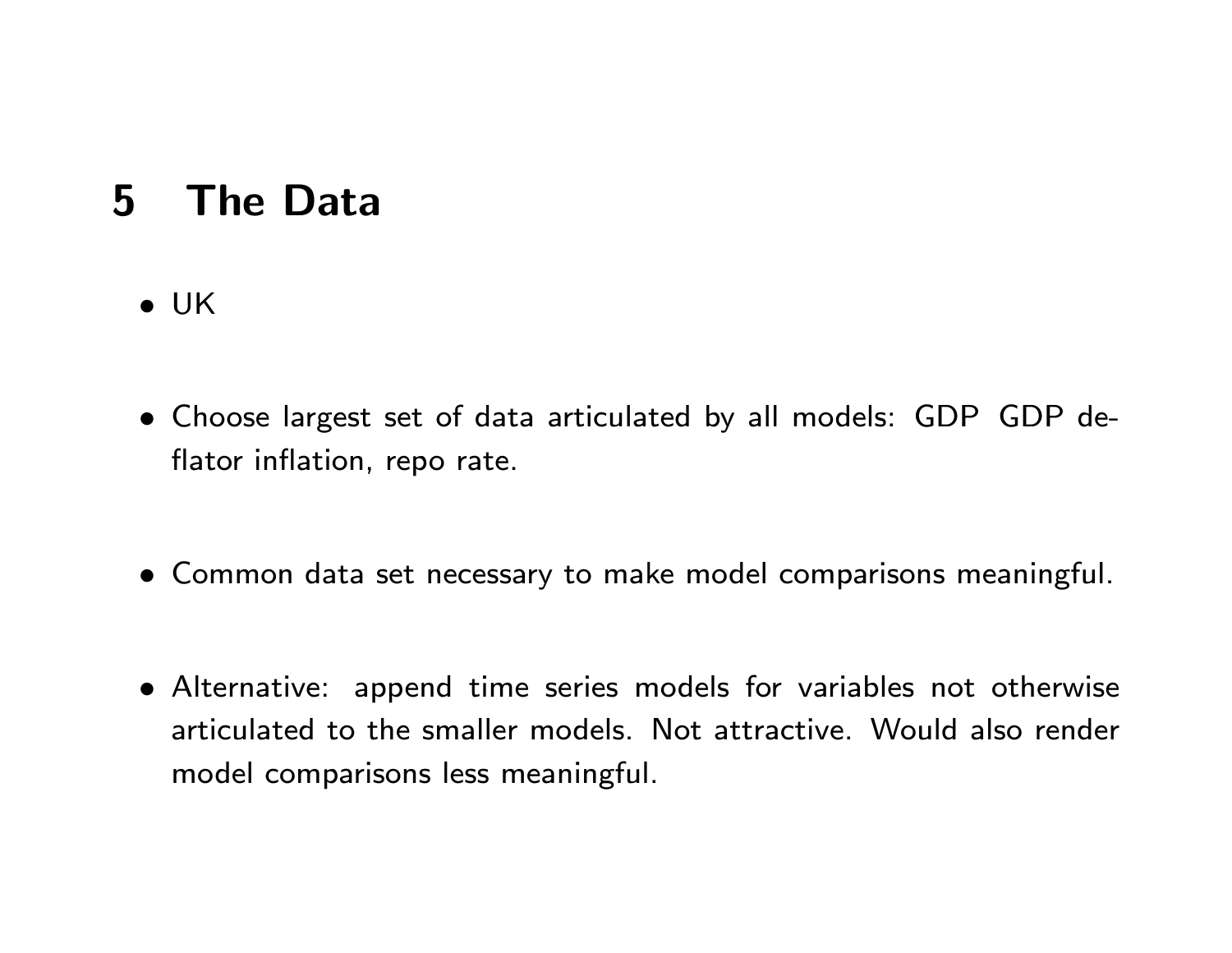- All data is detrended prior to estimation.
- Sample period (1993 Q1 2006 Q3); post IT sample allows us to plausibly assume constant coefficient and constant inflation target policy rules in estimation.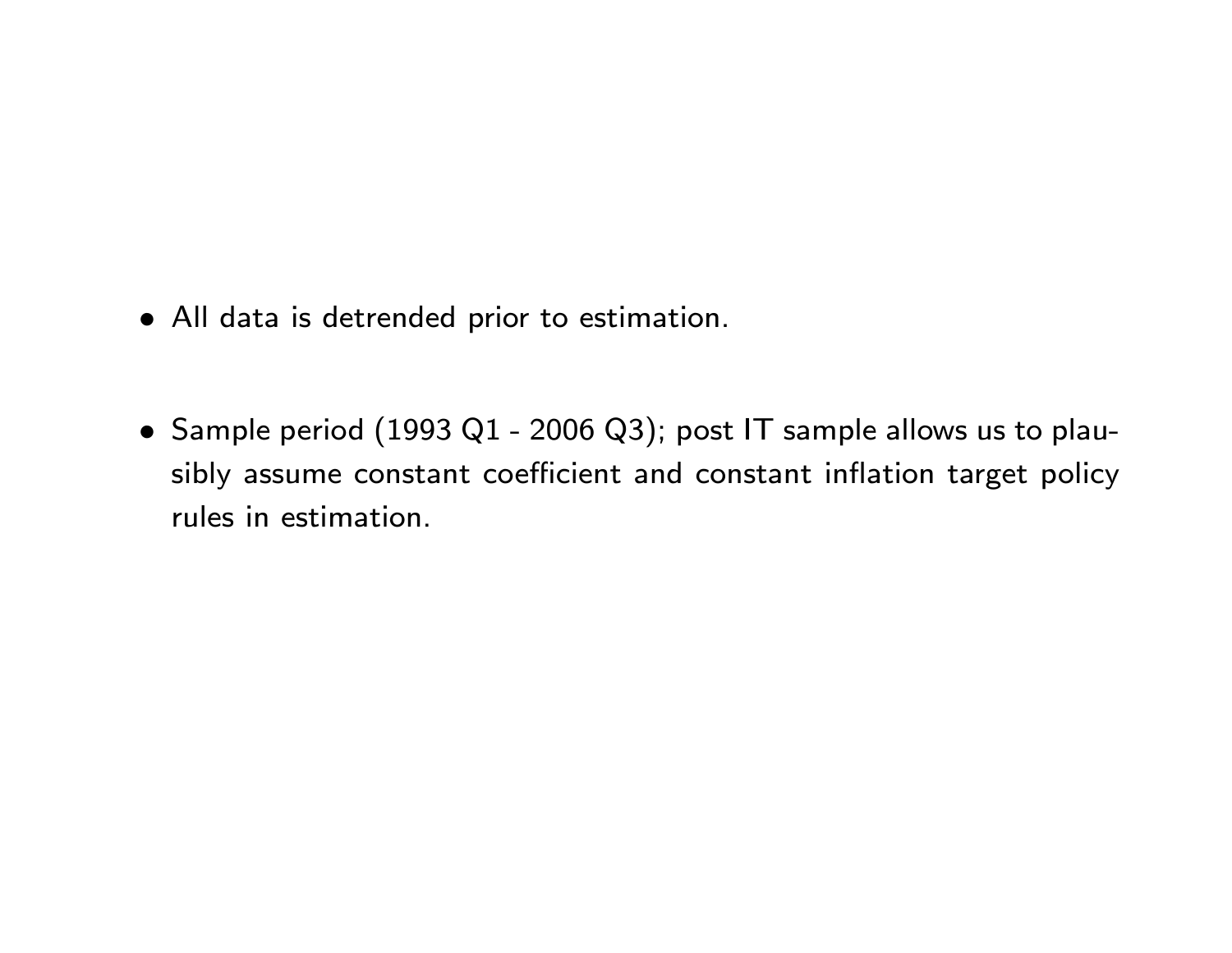# 6 Comments on estimation: Rudebusch and Svensson (1997)

- Baseline priors: same modes as Rudebusch and Svensson (1997) US point estimates, with large variances.
- These priors encode high degree of inflation and output gap persistence.
- Posterior: lower persistence in both equations, confirming other econometric studies eg Benati (2008), Levin and Piger (2006)
- Posterior: weaker influence of output gap on inflation.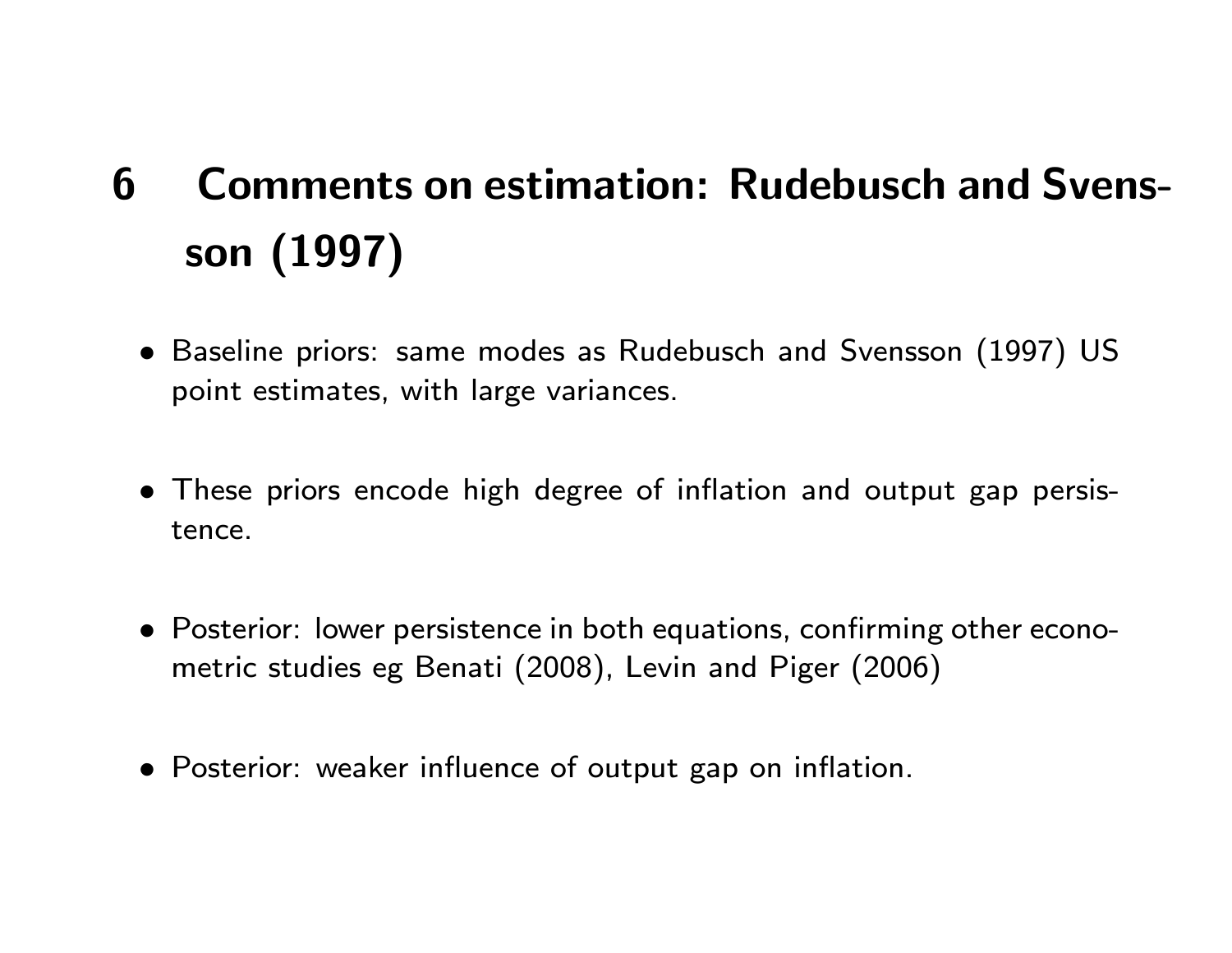### 6.1 Alternative priors for RS model

- Finding of low persistence, and weak effect of output gap on inflation is important for overall conclusions about optimal policy in the suite, so test robustness.
- Use 2 alternative priors
- Tighter priors based on the original RS point estimates: posterior delivers higher persistence, but still struggle to force it on the data, which is informative about persistence.
- Tighter prior centred on low persistence in inflation and output.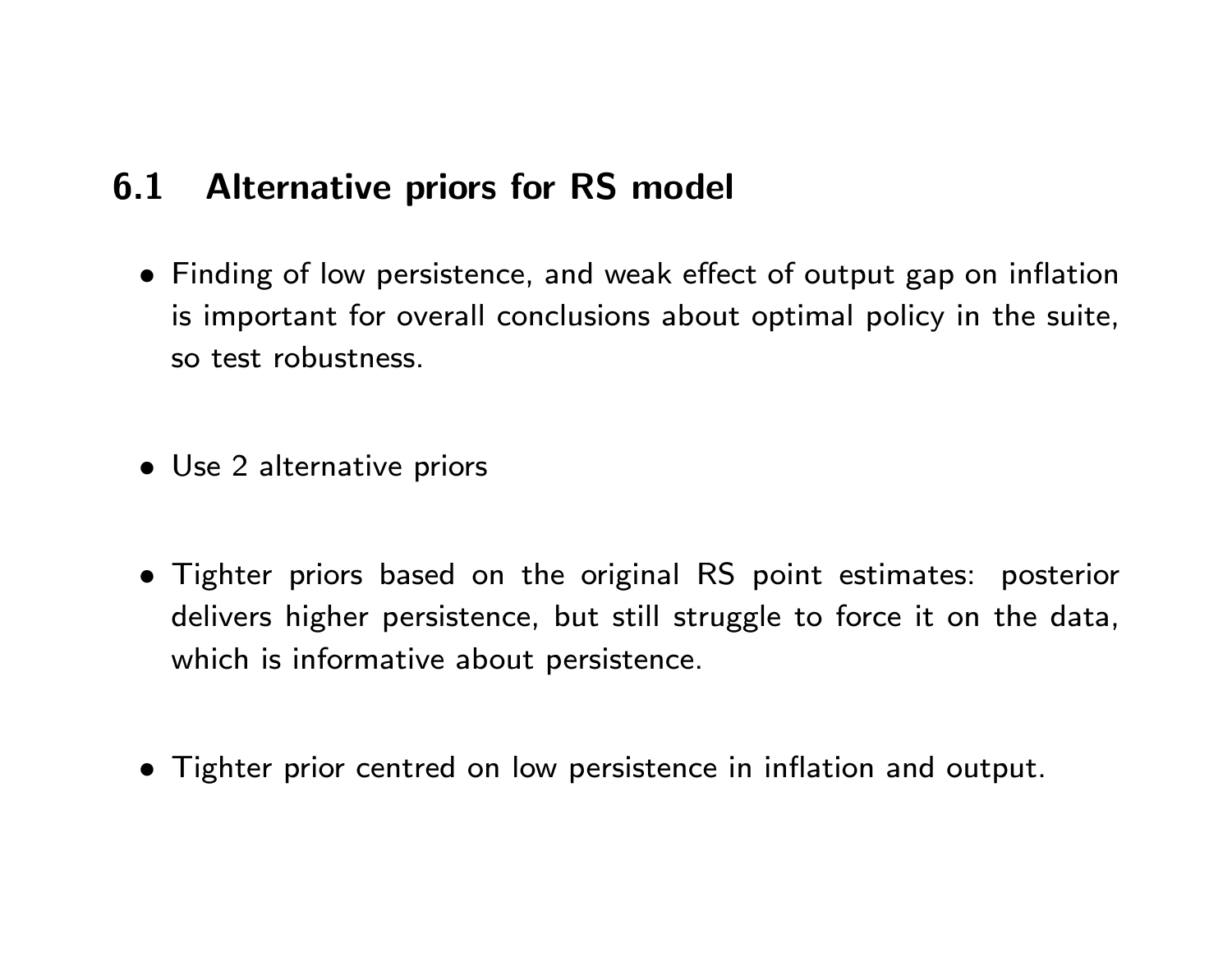### 6.2 Comments on estimation: Smets-Wouters model

- Retain only 4 shocks (mark-up, tfp, mon pol, govt exp); and remove MA components.
- Priors standard...
- $\bullet$  Except: diffuse priors for price and wage indexation centred on 0.5.
- Tight priors centred around low persistence for the mon pol shock, and high persistence for the govt spending shock.
- Posteriors generally  $=$  prior: small number of data series worsens identication.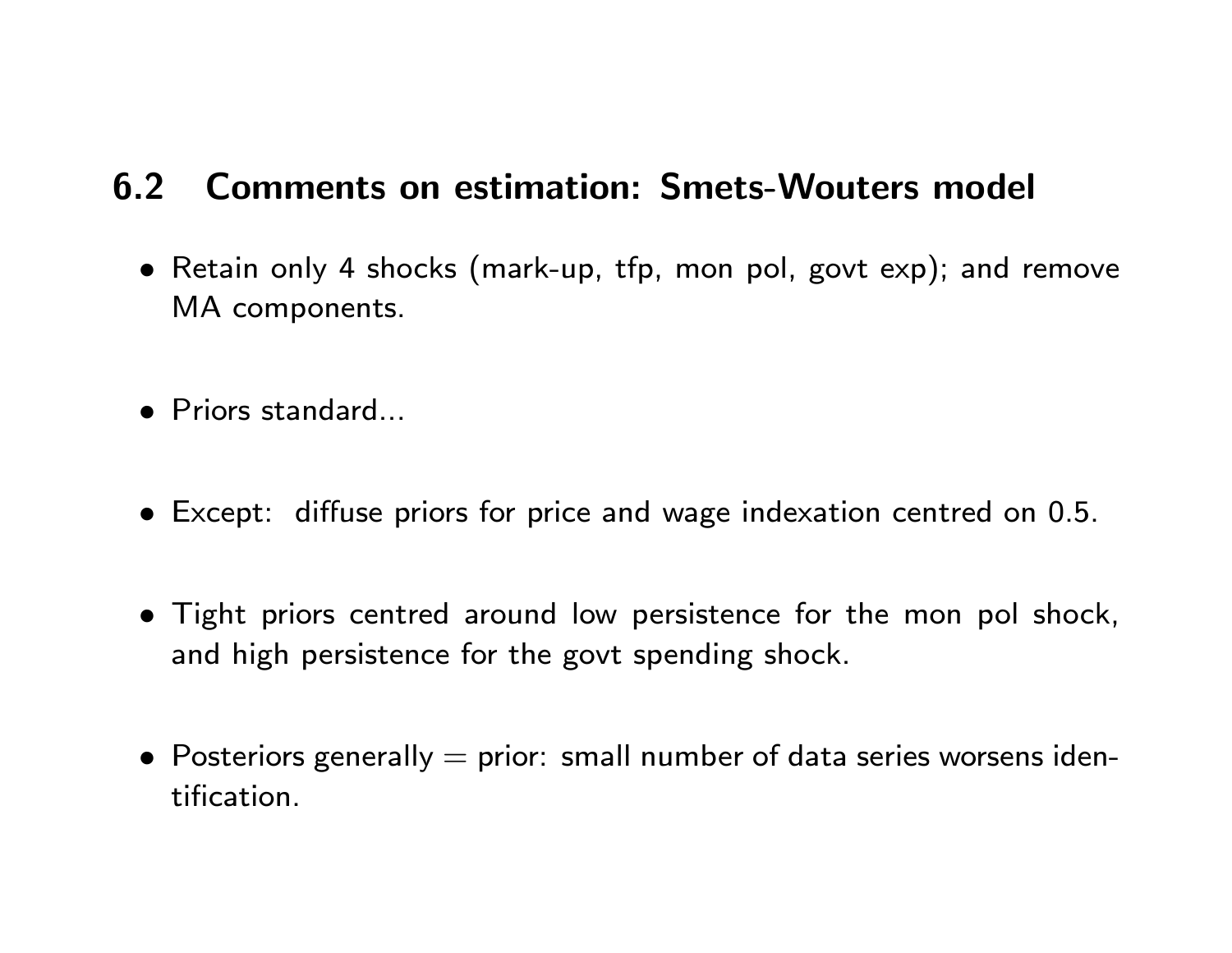Nominal rigidities badly identied with exception of degree of price indexation (mode  $= 0.16$ ).

Other parameters about which data are informative: eg elasticity of capital utilisation costs, where posterior mode greater than SW prior.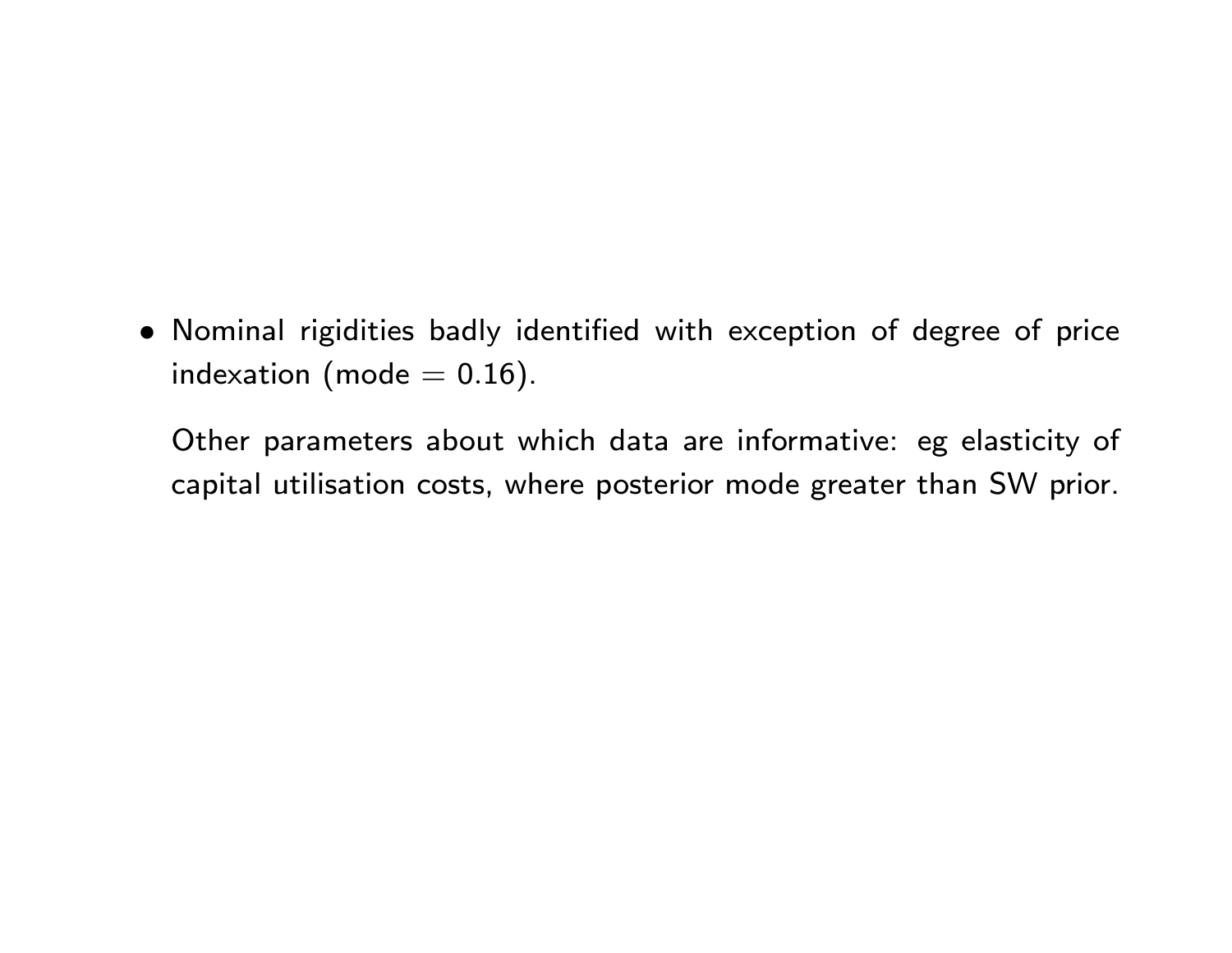# 7 Comments on estimation: Bernanke, Gertler and Gilchrist (1999) model

- Calibrate parameters in the contracting block to BGG values.
- Posterior suggests frequency of price adjustment 1.5 quarters, shorter than in SW model.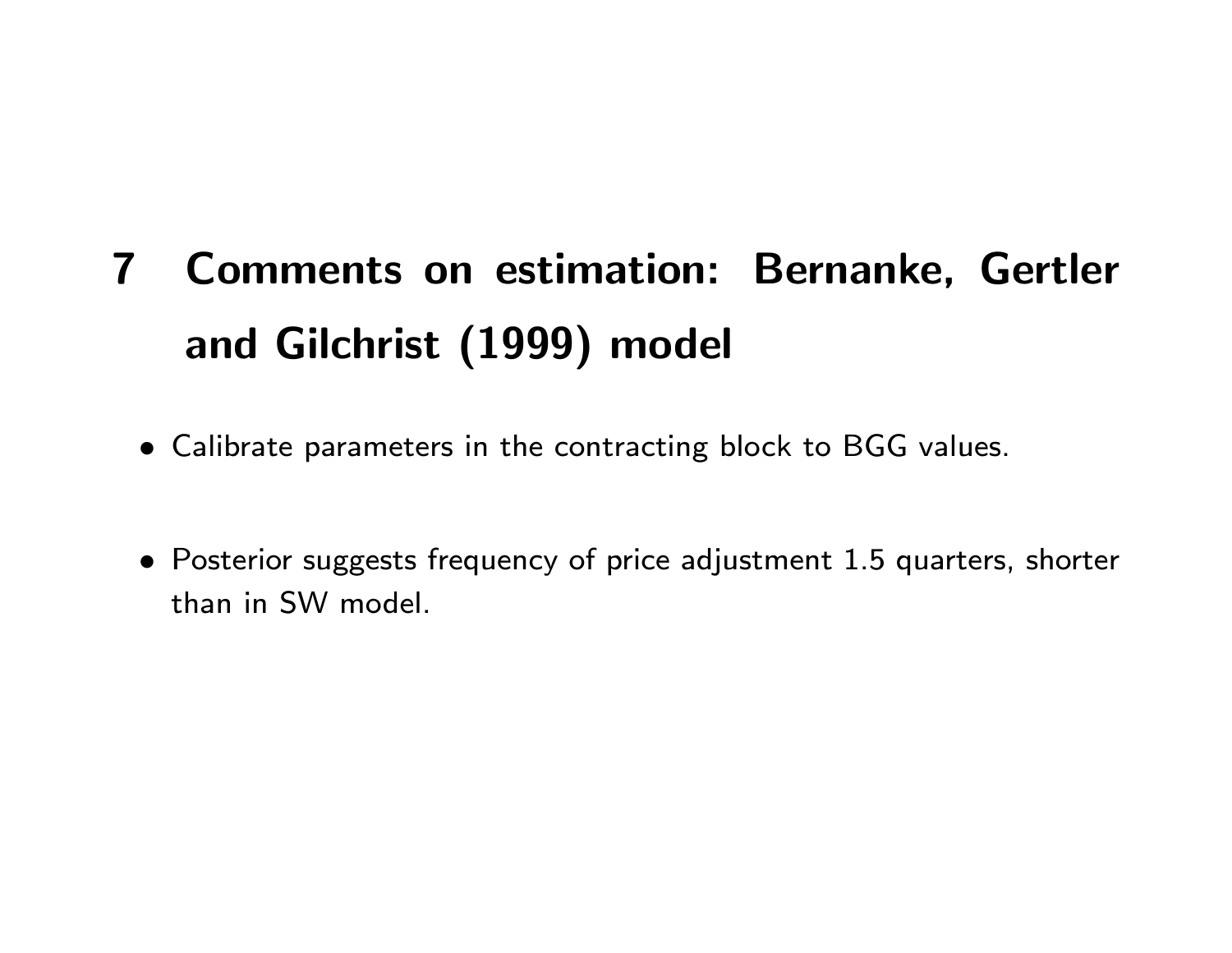# 8 Comments on estimation: Gali and Monacelli (2005) SOE model

- Priors taken from Lubik and Schorfheide (2007)
- Posterior mode for degree of price stickiness suggests something in between SW and BGG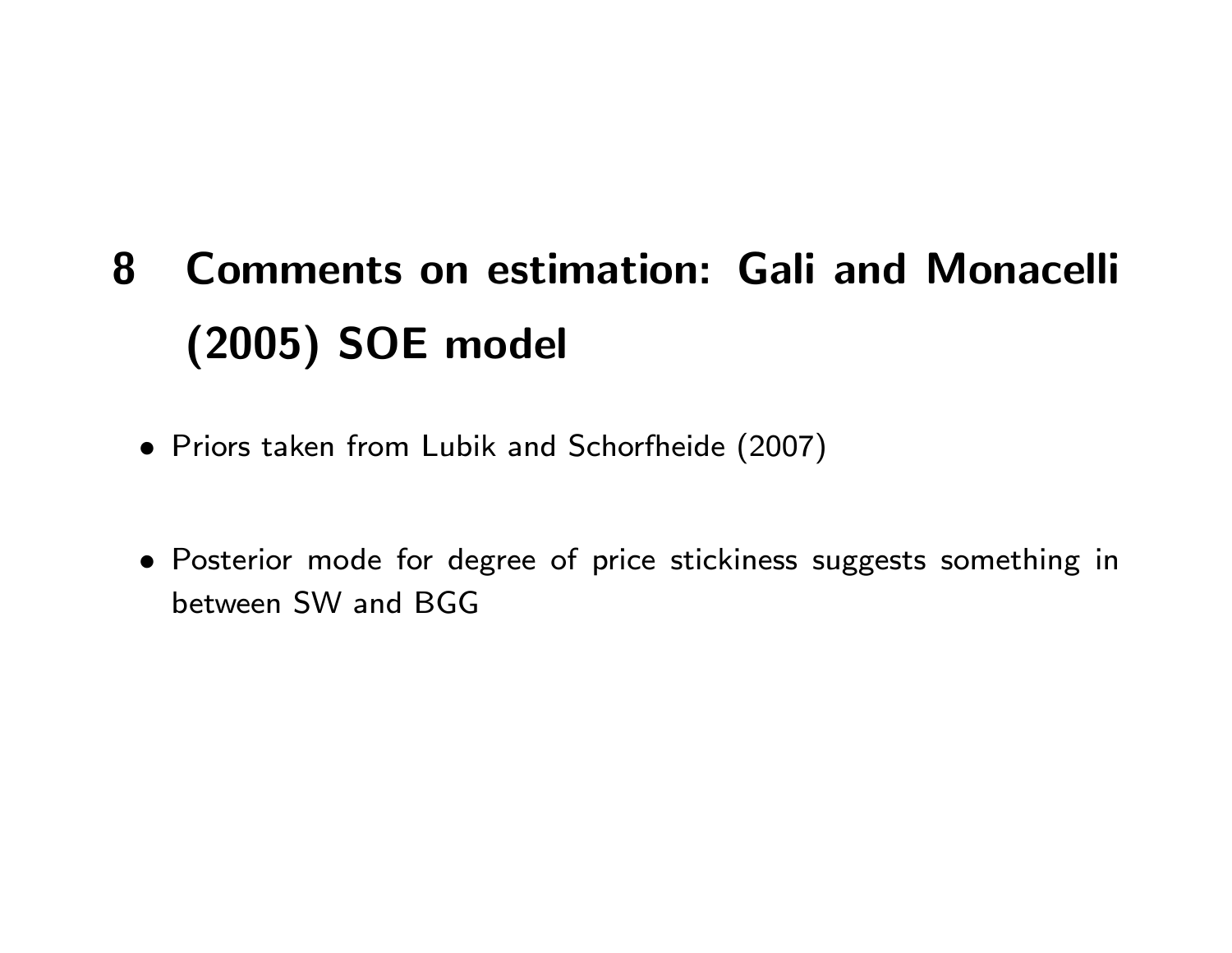# 9 Welfare and model uncertainty

$$
l_i(\phi) = \int l_i(\phi, \theta_i) p(\theta_i | Y, M_i) d\theta_i.
$$
 (1)

$$
l(\phi) = \sum_{i=1}^{m} l_i(\phi) p(M_i|Y). \tag{2}
$$

$$
p(M_i|Y) \propto p(Y|M_i)p(M_i), \qquad (3)
$$

where

$$
p(Y|M_i) = \int p(Y|\theta_i, M_i)p(\theta_i|M_i)d\theta_i \tag{4}
$$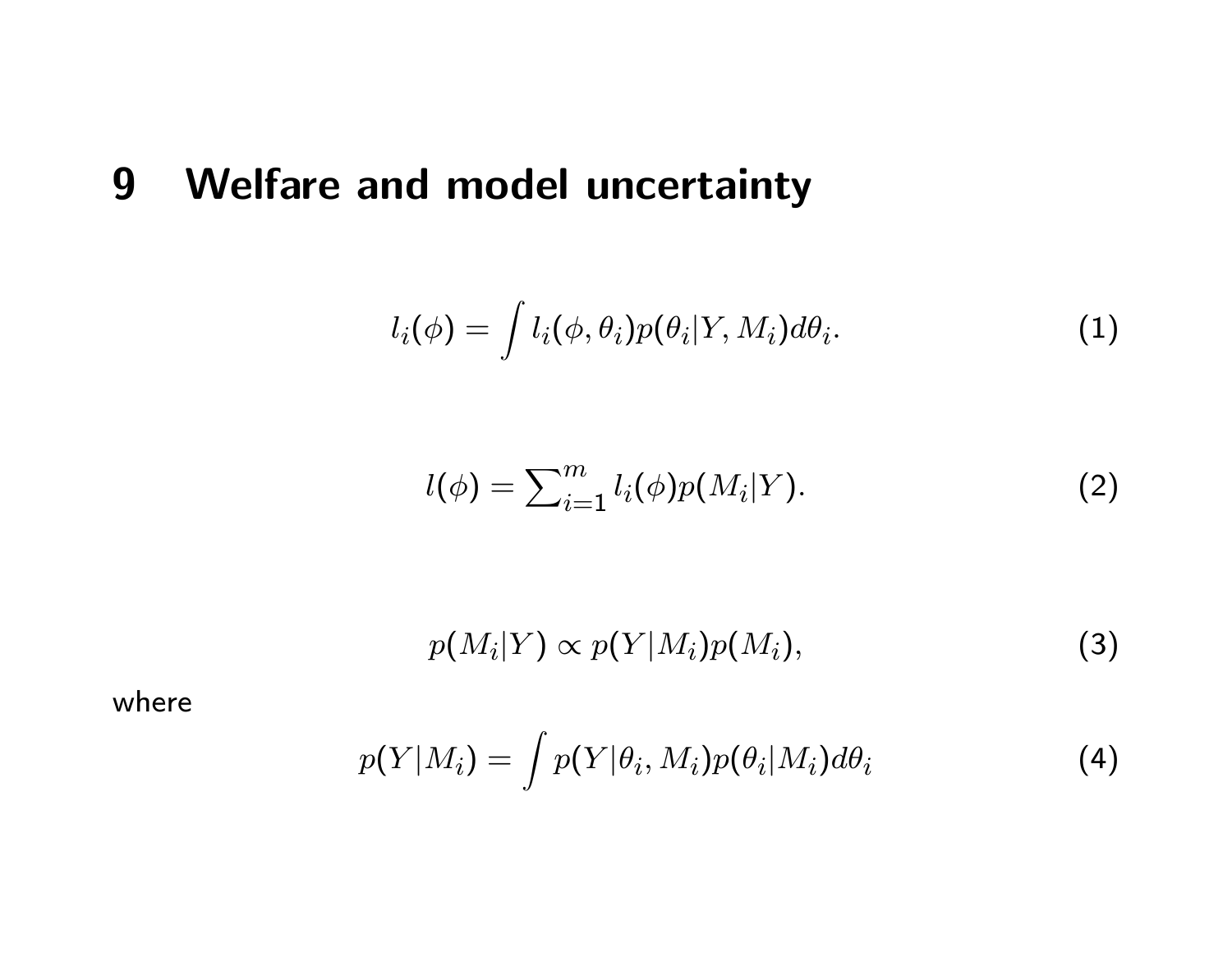### 10 Period loss, policy rule

 $\bullet$  For a given policy  $\phi$ , and a given model  $j$  with parameterization  $\theta_{jk}$ , the period loss function is

$$
l_j(\phi, \theta_{jk}) = E\left[ var(4\pi_t) + \lambda_y var(y_t - y_t^*) + \lambda_i var(4i_t)|\phi, \theta_{jk}\right].
$$
\n(5)

• Simple rule for policy given by:

$$
i_t = \phi_i i_{t-1} + (1 - \phi_i) (\phi_\pi \pi_t + \phi_y y_t) + \phi_{dy} (y_t - y_{t-1}) \tag{6}
$$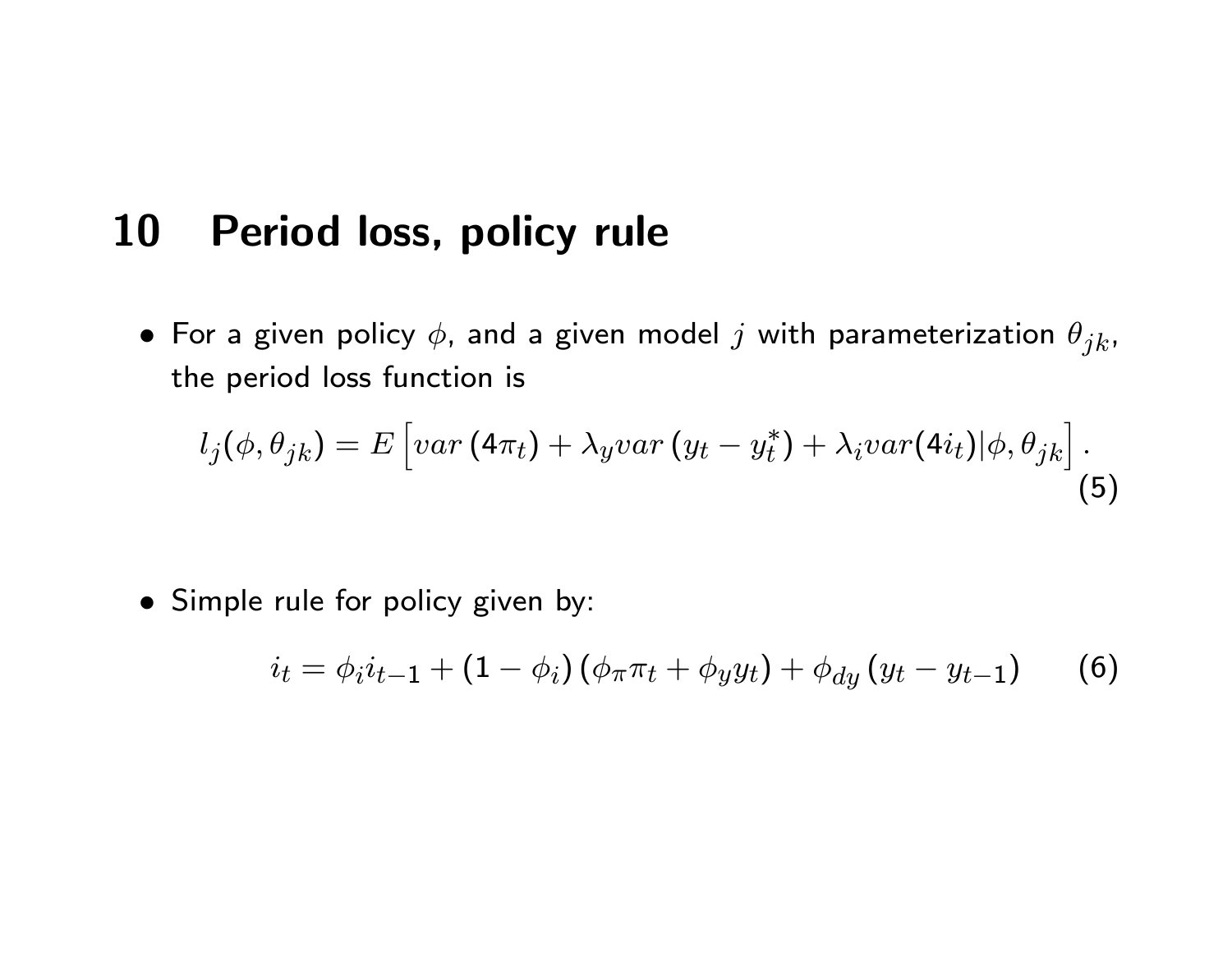# 11 Optimal policy in individual models

| <b>Coefficients</b> | <b>SW</b> |                       | BGG SOE RS1   |           | <b>RS2</b> | RS3       |
|---------------------|-----------|-----------------------|---------------|-----------|------------|-----------|
| Smoothing           | 0.99      | 0.03                  | $0.61$ $0.06$ |           | 0.81       | 0.05      |
| Inflation           | 65.3      | 100.0                 | 42.19 0.01    |           | 1.01       | 0.01      |
| Output              |           | 7.71 -0.06 -0.20 0.03 |               |           | 0.08       | 0.05      |
| Output Growth       |           | $1.71 - 0.20$         | 4.10          | 0.00      | 0.10       | 0.00      |
| Loss                | 5.62      | 0.035                 |               | 0.83 3.45 |            | 6.75 3.28 |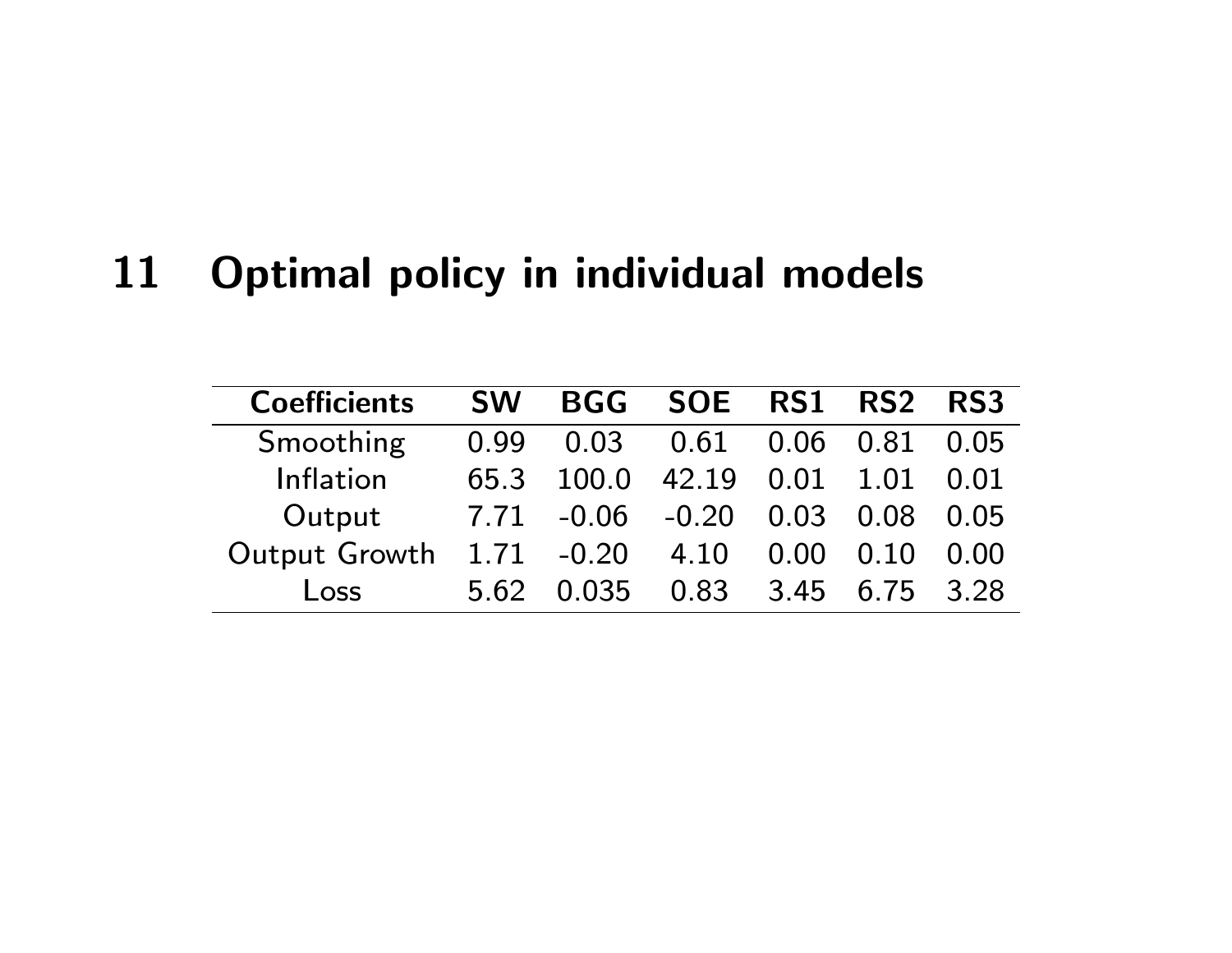- Optimal rule for individual models differs substantially across model
	- $-$  Best estimate of RS model $\rightarrow$  little intrinsic inflation inertia $\rightarrow$  passive optimal rule, mainly to minimize interest-rate volatility
	- Policy optimal for the BGG model close to inflation-only Taylor rule (model encodes low inflation inertia)
	- $-$  SW-optimal rule close to first-difference rule for the nominal interest rate  $+$  high long-run response coefficients on inflation and output (model features bigger policy trade-off)
	- ${\bf -}$  GM  $\rightarrow$  policy can stabilize the output gap and producer prices (though not consumer prices) $\rightarrow$  welfare lower than SW model. Forward-looking model  $\rightarrow$  high long-run coefficient on inflation.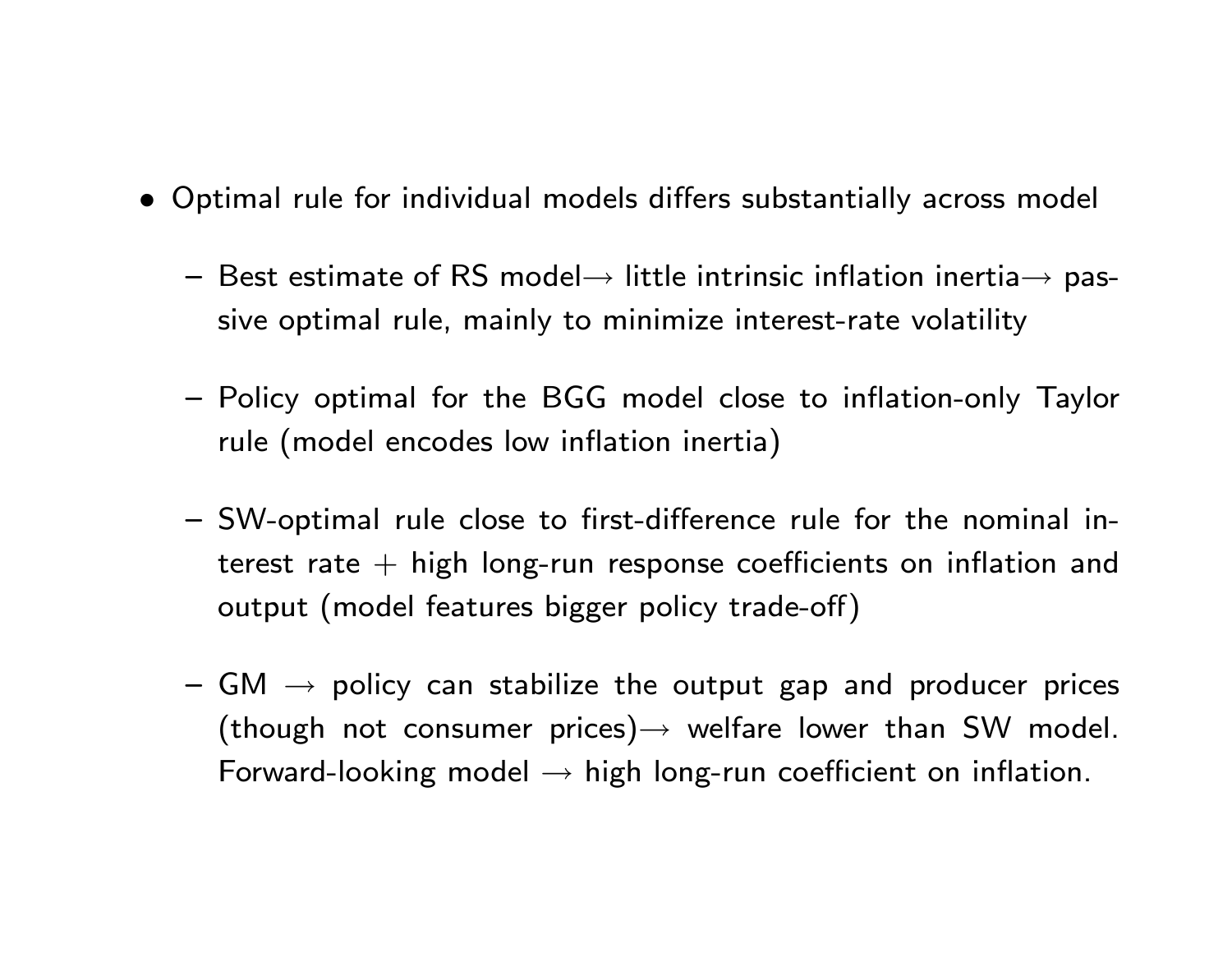### 12 Models' 'fault tolerance'

 $\bullet$  Relative Loss in Model  $i$  (rows) Under a Policy Optimized for Model  $j$  (columns)

|                 | <b>SW</b> | BGG      | <b>SOE</b> | RS1      | RS <sub>2</sub> | RS3      |
|-----------------|-----------|----------|------------|----------|-----------------|----------|
| <b>SW</b>       |           | $\infty$ | 5.37       | $\infty$ | 1.35            | $\infty$ |
| <b>BGG</b>      | 334       |          | 3.82       | $\infty$ | 3339            | $\infty$ |
| <b>SOE</b>      | 5.98      | 1.40     |            | $\infty$ | 50              | $\infty$ |
| RS <sub>1</sub> | 2.77      | $\infty$ | 45         | 1        | 1.02            | 1.00     |
| RS <sub>2</sub> | 3.30      | $\infty$ | $\infty$   | $\infty$ |                 | $\infty$ |
| RS <sub>3</sub> | 1.94      | $\infty$ | 44         | 1.00     | 1.02            |          |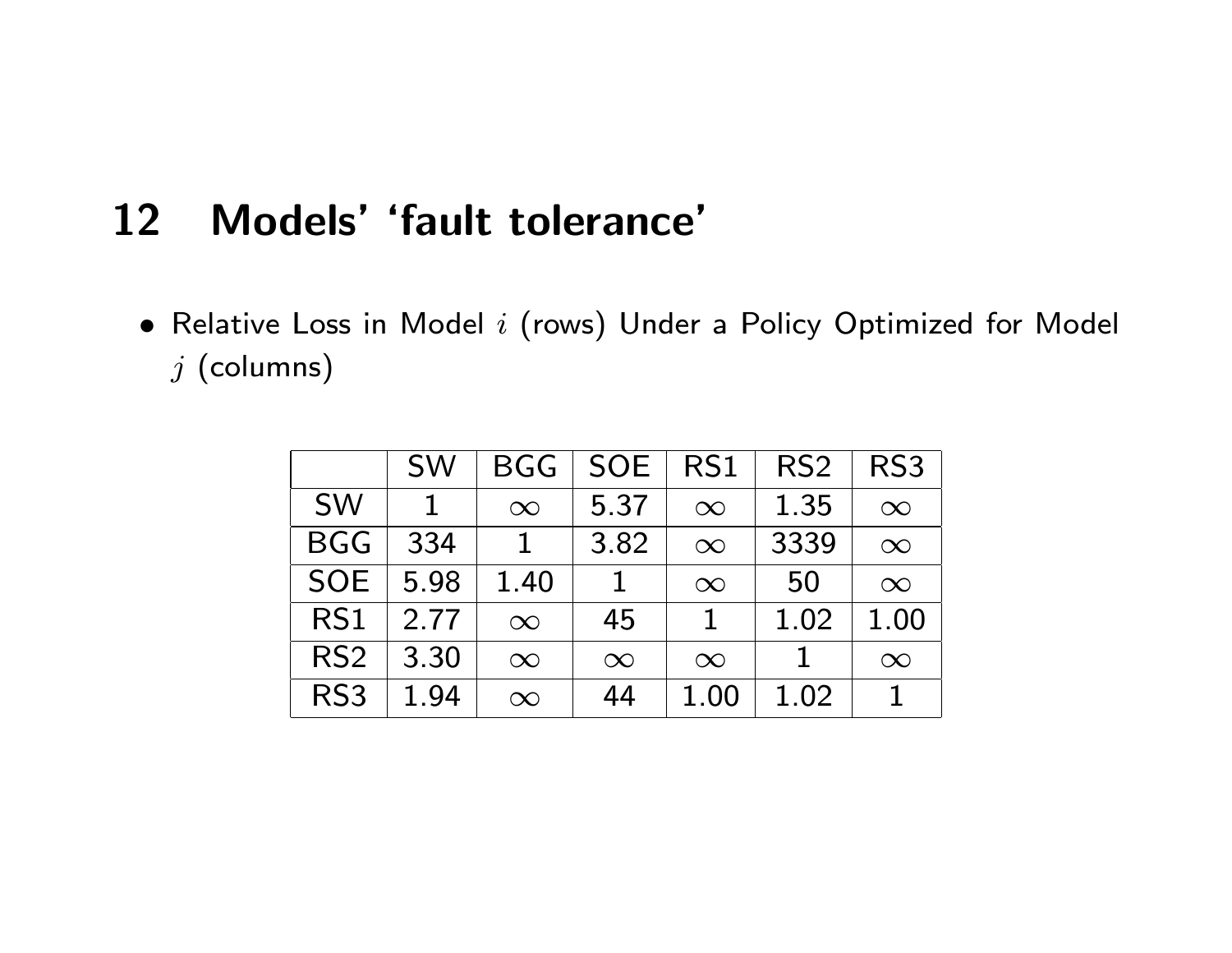- Rules optimized for variants of RS model bad for forward-looking economies:
	- $-$  Rules for RS1 and RS3 do not satisfy Taylor principle $\rightarrow$  indeterminacy in forward-looking models
	- Rule for RS2 satisfies Taylor principle, but low long-run inflation response bad for models with little nominal inertia (BGG and SOE)
- Inflation-only Taylor rules (BGG rule)
	- { Good when there is little nominal inertia (BGG and SOE)
	- Bad for other models
		- Explosive in the backward-looking models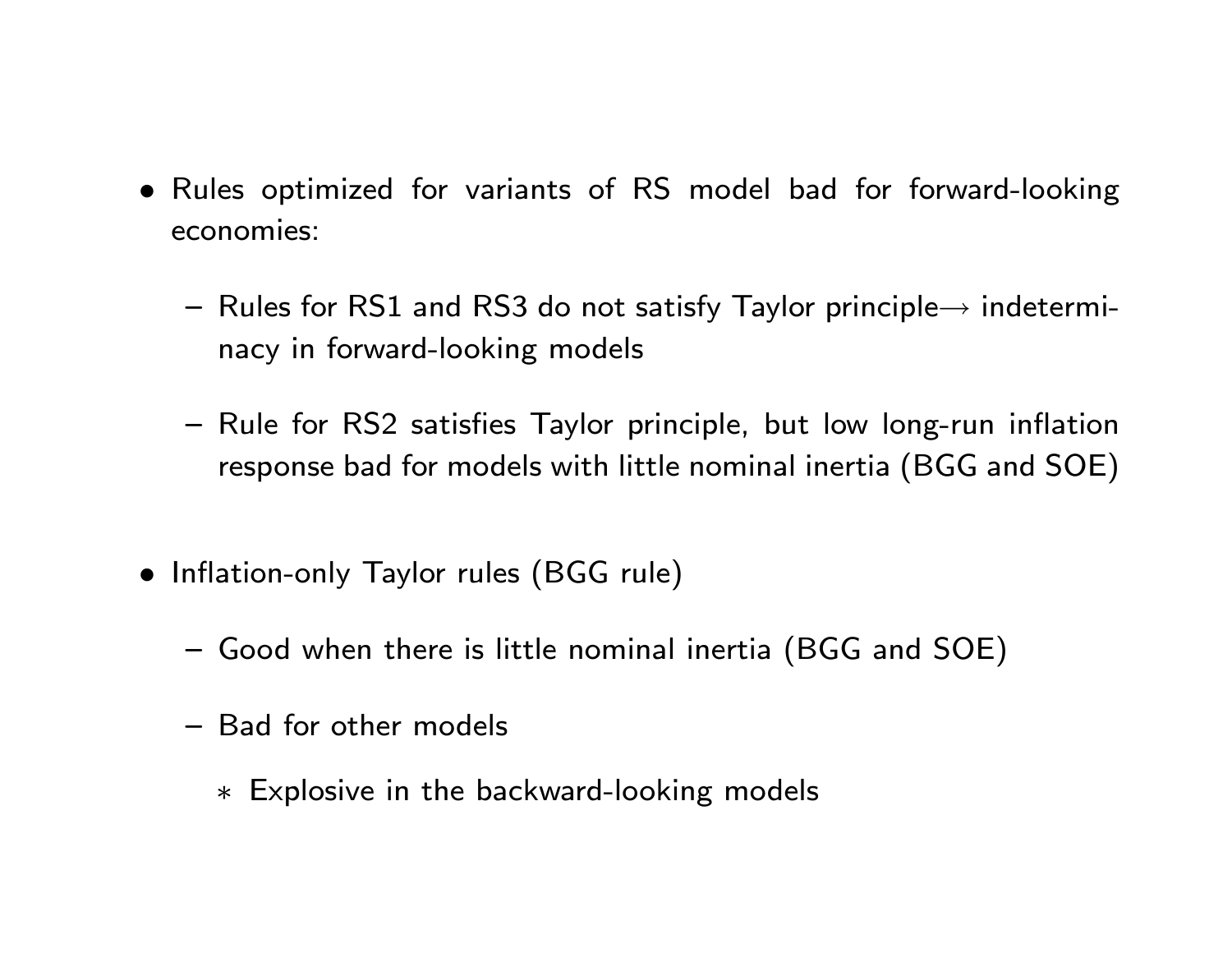- $*$  SW model also unstable $\rightarrow$  backward-looking indexation calls for a high degree of interest-rate smoothing in order to stabilise inflation and the output gap
- RS1 and  $RS3\rightarrow$  high fault tolerance when rule does not have an enormous short-run response coefficient on inflation (BGG rule)
- SW rule performs reasonably well in all models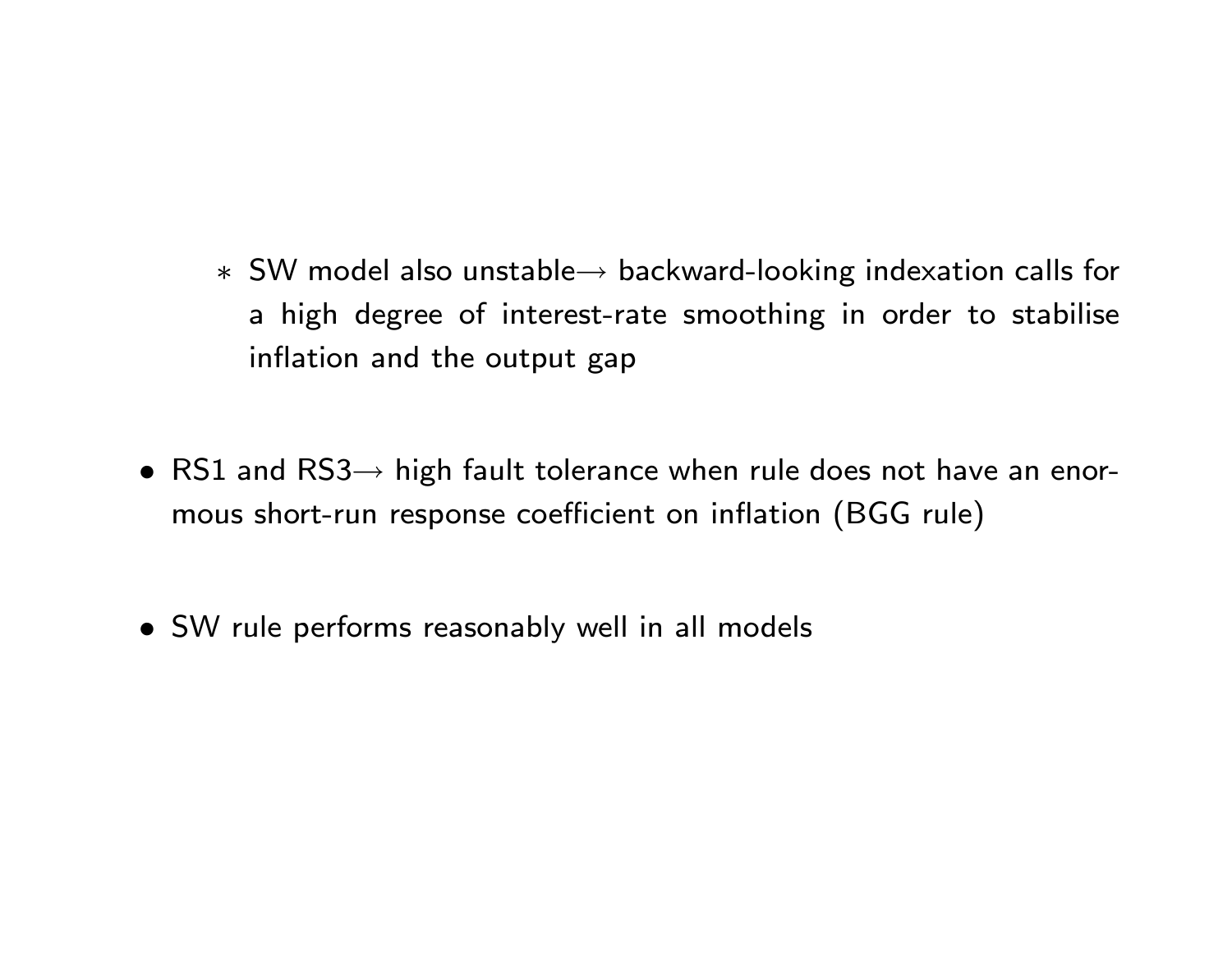### 13 Posterior model weights

(Prior weight $=1/4$  each model)

• Baseline RS model

 $SW = 0.80$ , BGG = 0.175, RS = 0.020, GM = 0.003

• Tight RS prior with high persistence

 $SW = 0.82$ , BGG = 0.18, RS = 0.00, GM = 0.003

• Tight RS prior with low persistence

 $SW = 0.163$ , BGG = 0.036, RS = 0.801, GM = 0.001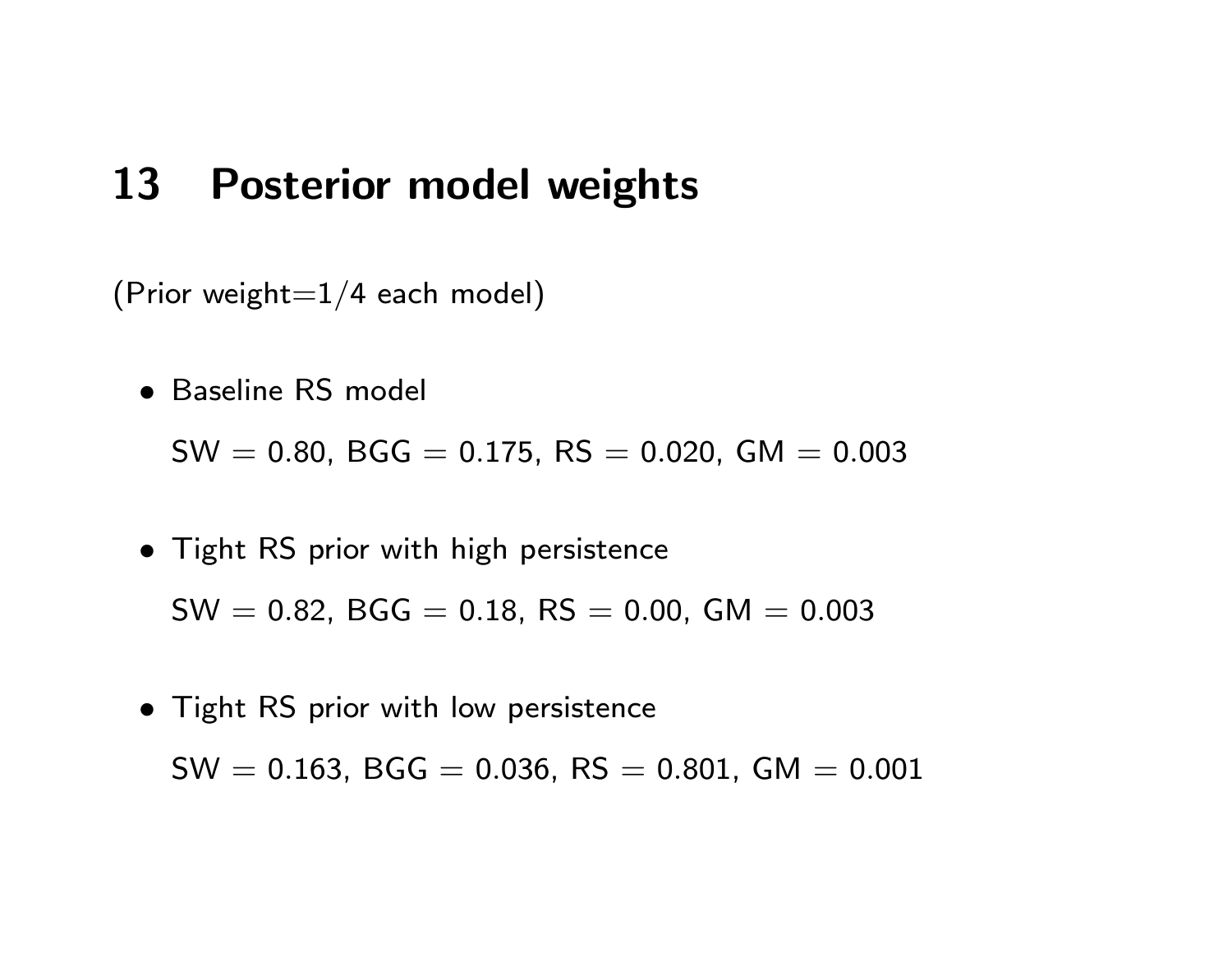# 14 Policy analysis for the suite

### 14.1 Optimal policy with Bayesian model weights

| <b>Coefficients</b> | <b>Bayes 1</b> | <b>Bayes 2</b> | <b>Bayes 3</b> |
|---------------------|----------------|----------------|----------------|
| Smoothing           | 0.97           | 0.97           | 0.51           |
| Inflation           | 39.5           | 48.81          | 1.53           |
| Output              | 4.60           | 4.92           | 0.07           |
| Output growth       | 1.60           | 1.85           | $-0.01$        |
| Loss                | 5.59           | 5.42           | 4.09           |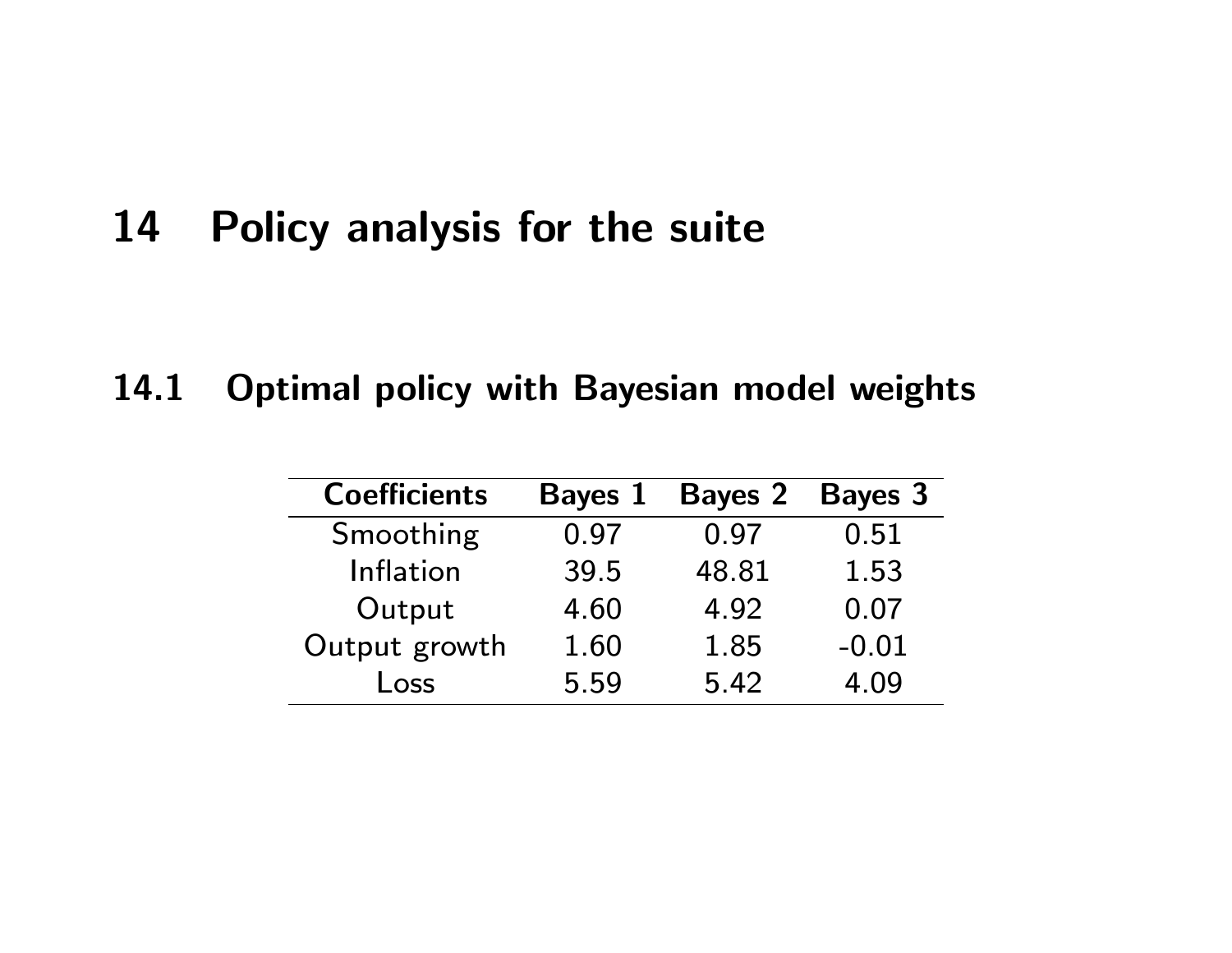- 1st and 2nd columns: high degree of interest smoothing, large longrun responses to inflation and real activity  $\rightarrow$  similar to SW-optimal rule...
	- $-$  but a bit less interest smoothing than SW rule, lower long-run inflation and output responses and stronger short-run responses to inflation and output (in the direction of the BGG- and SOE-optimal rules).
	- Reflects the high probability weight on the SW model, relatively good performance of SW rule in other models, backward-looking models have low probability weight and their rules perform badly elsewhere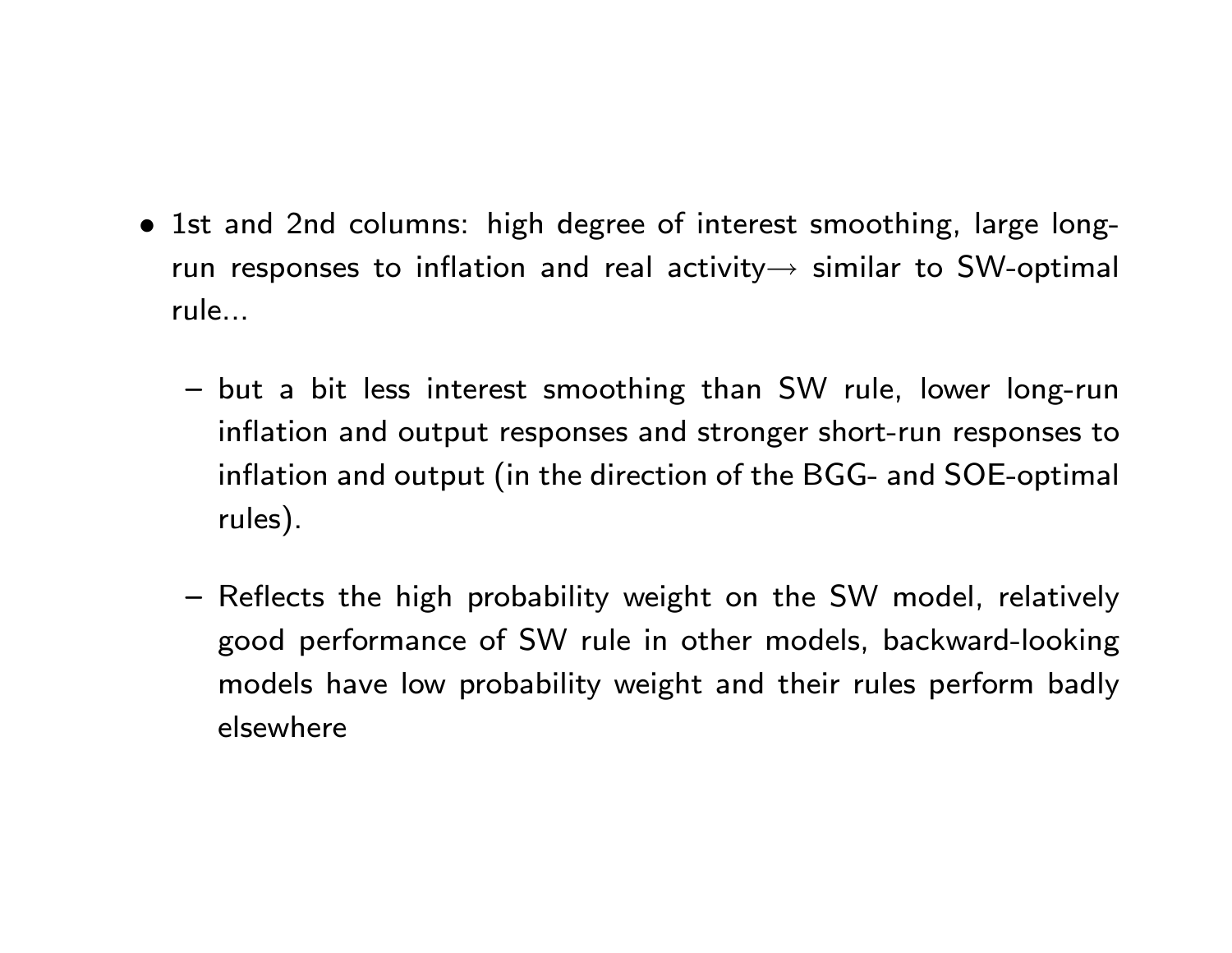Relative Loss Under Bayesian Policies

|                 | Bayes 1 | Bayes 2 | Bayes 3 |
|-----------------|---------|---------|---------|
| <b>SW</b>       | 1.04    | 1.07    | 1.11    |
| <b>BGG</b>      | 106     | 84.5    | 142.1   |
| <b>SOE</b>      | 3.01    | 2.66    | 7.67    |
| RS1             | 3.57    |         |         |
| RS <sub>2</sub> |         | 5.69    |         |
| RS <sub>3</sub> |         |         | 1.09    |

 By going in the direction of BGG- and SOE-optimal policies, Bayesian policy-maker mitigate losses in these models while still achieving good performance in the SW model. (relative to the SW-optimal rule, these policies inflation volatility)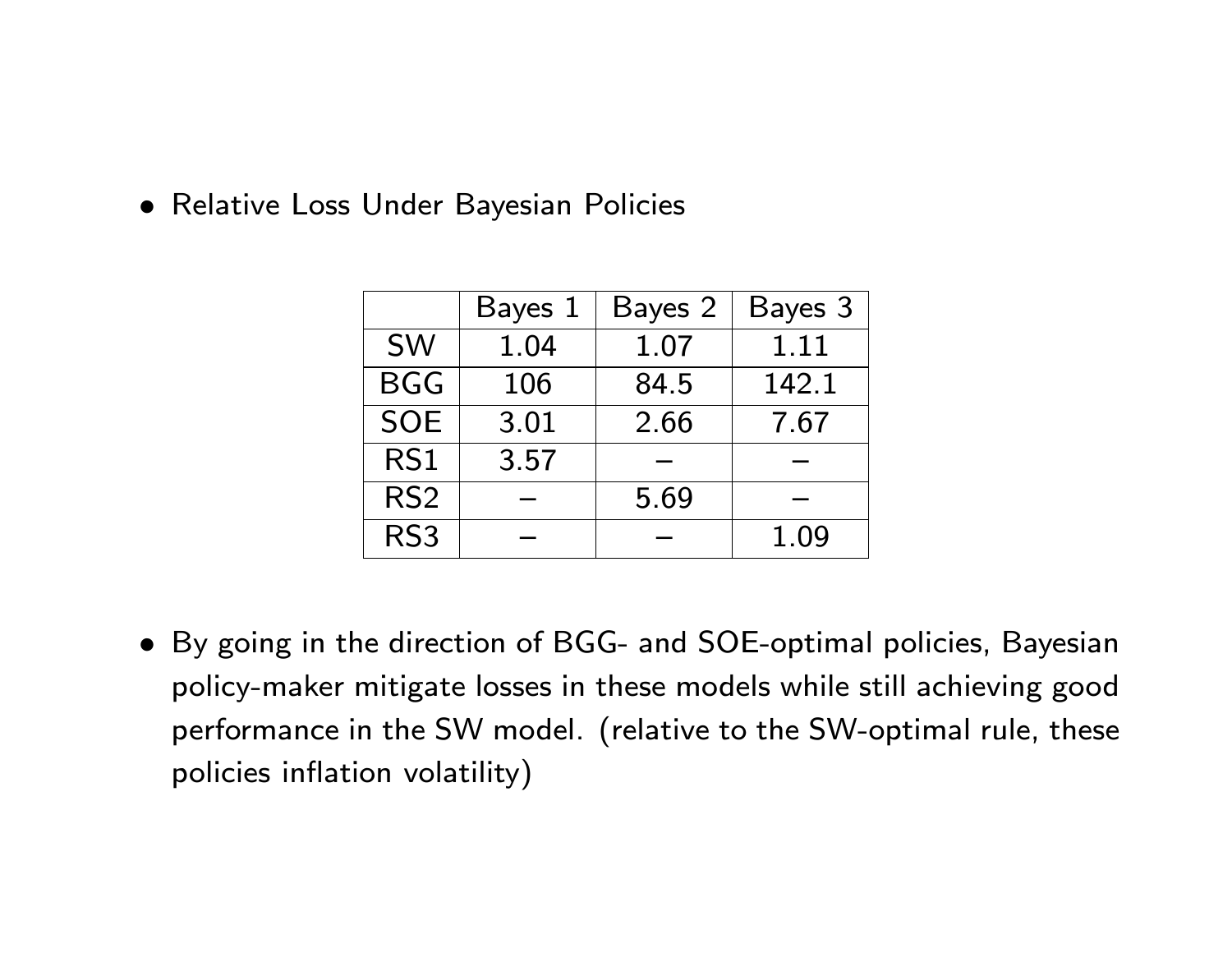- Outcomes in RS models are worse under the Bayesian policies than under the SW-optimal rule (nominal interest rate is enormously volatile under Bayesian policies 1 and 2 but these models have low probability weights in suites 1 and 2).
- Suite 3: combines forward-looking models with  $\text{RS3} \rightarrow \text{Bayesian policy}$ resembles a conventional Taylor rule with interest smoothing.
	- Bayesian policy differs significantly from the optimal policy of its most probable member. RS3-optimal rule: the best a central bank can do is to minimize nominal interest volatility. But RS3-optimal policy cannot be optimal for the suite because it violates the Taylor principle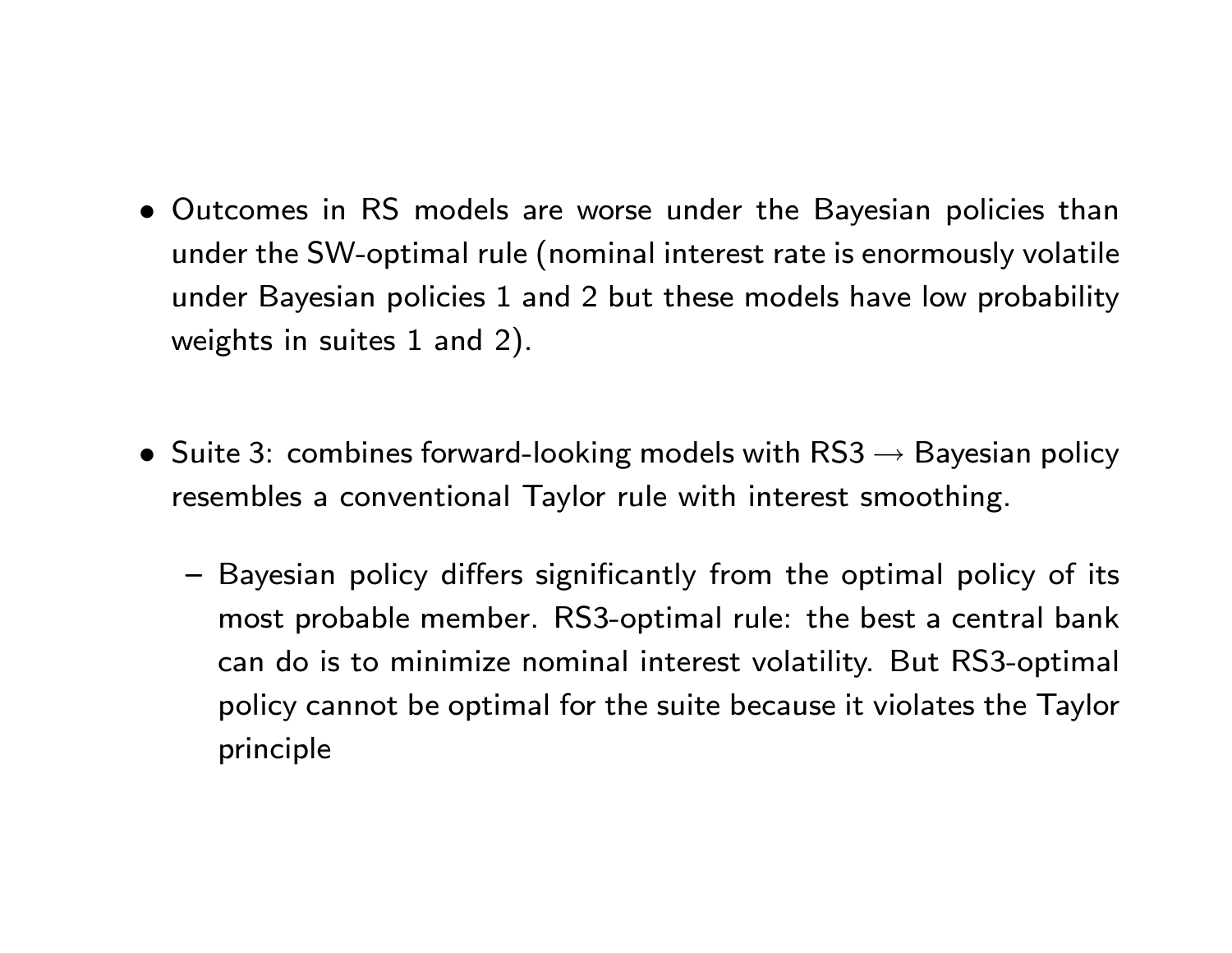#### 14.2 Optimal policy with equal weights

| <b>Coefficients</b> | Suite 1 | Suite 2 | <b>Suite 3</b> |
|---------------------|---------|---------|----------------|
| Smoothing           | 0.37    | 0.27    | 0.37           |
| Inflation           | 2.55    | 2.17    | 2.57           |
| Output              | 0.04    | 0.01    | 0.03           |
| Output growth       | 0.63    | 0.57    | 0.64           |
| Loss                | 3.58    | 4.68    | 3.53           |

- Policies resemble speed-limit versions of the Taylor rule  $+$  modest degree of interest smoothing ( $\phi_y$  close to zero,  $\phi_{dy}$  around 0.6, longrun response to inflation of 2.2 - 2.6,  $\phi_r$  around 0.35).
- $\bullet$  Differences in the prior over RS-model have little impact on optimal policy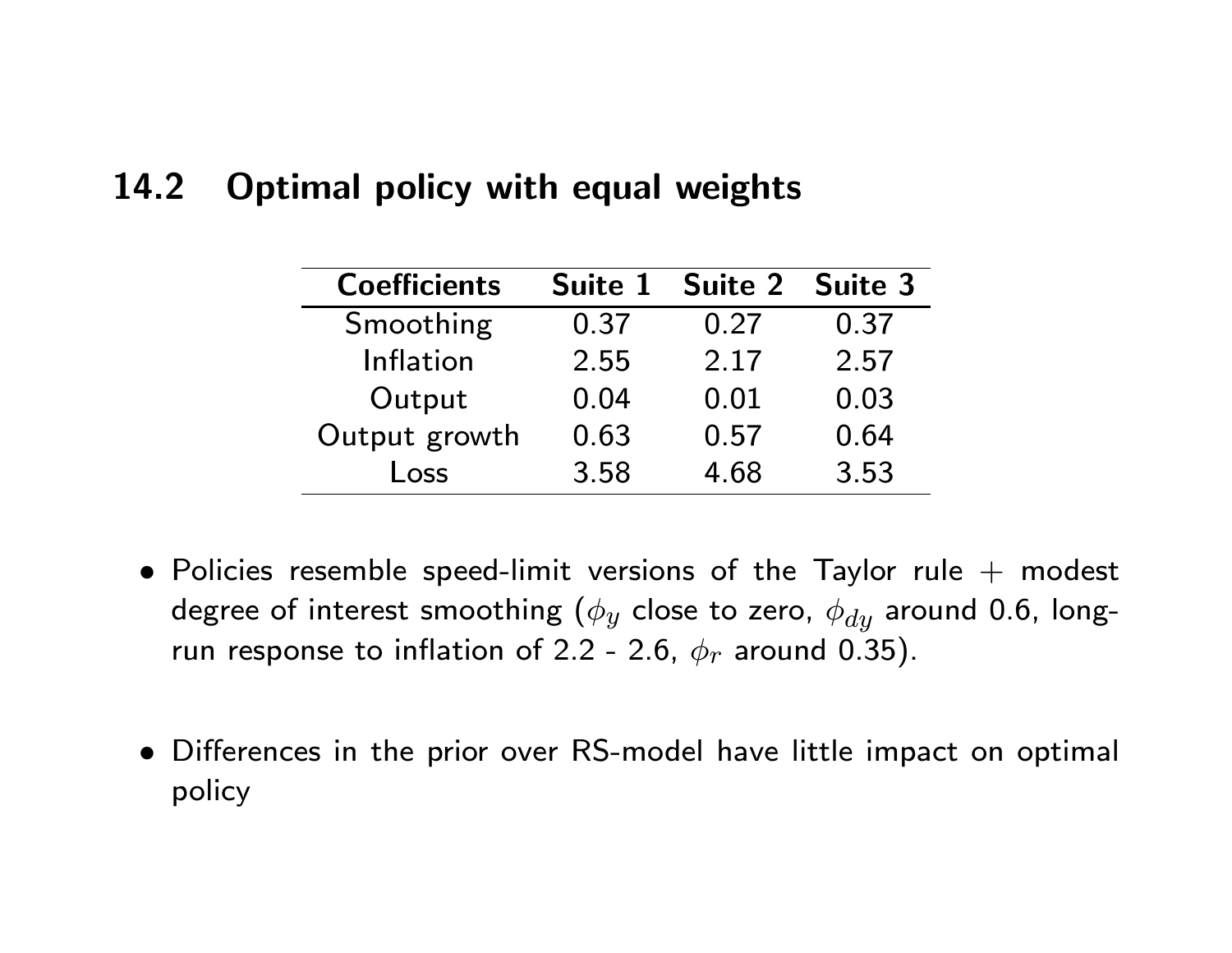- Suites 1 and 2: rule deviate more from the SW-optimal rule than the Bayesian policies (less interest smoothing, smaller response to longrun inflation, output and output growth) given higher weight on BGG, SOE, and RS
- Suite 3: closer to Bayesian-weighted policy (given bigger weight of RS3)
- Pros and cons of using equal model weights:
	- Pros: difficulties in managing model set and estimating Bayesian probabilities
	- Favors poor-fitting models at the expense of good-fitting models.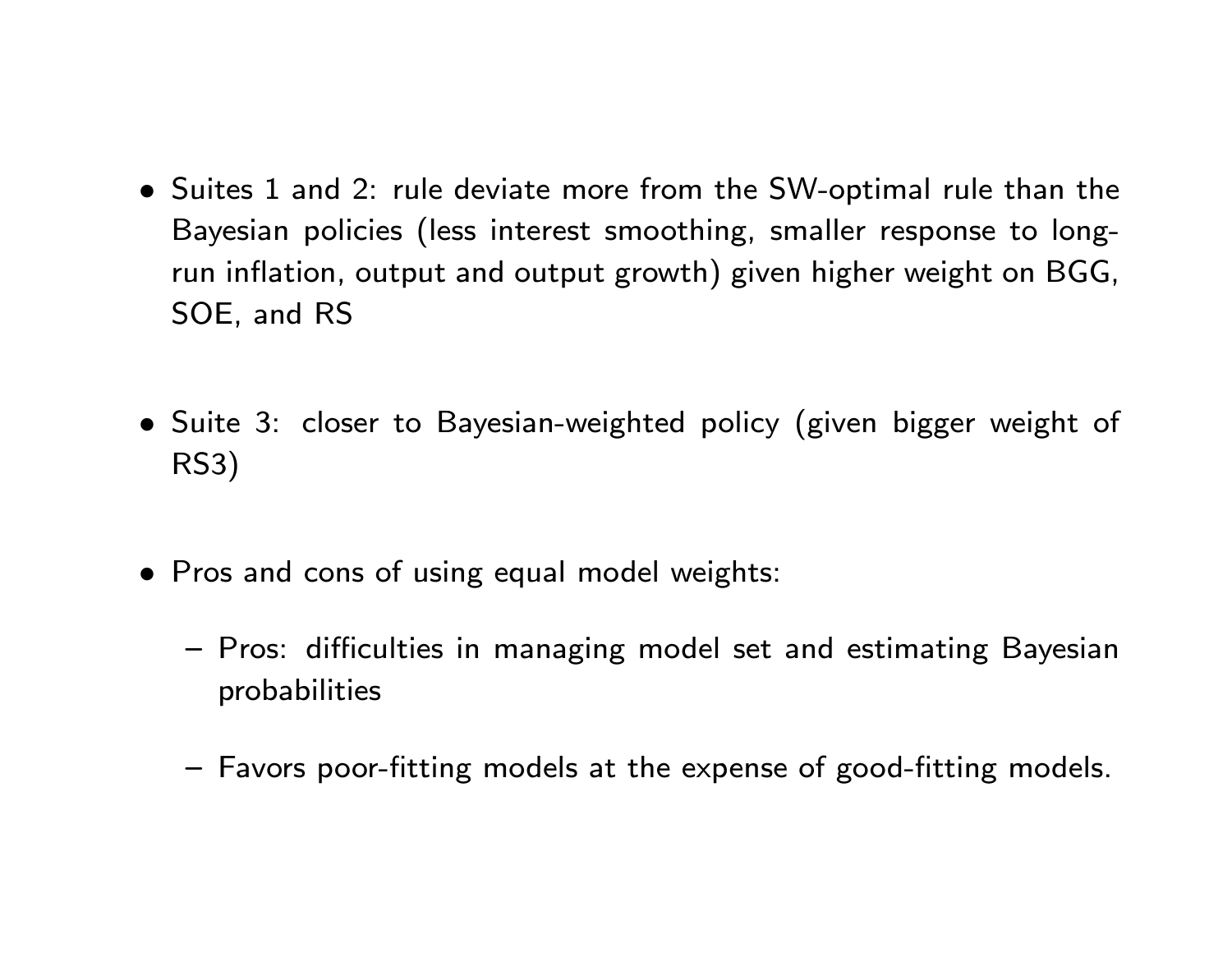# 15 Conclusions

- Compute policy rules optimised wrt uncertainty about shocks, parameters and models, using Bayesian estimates of 4 models on UK data from inflation targeting period
- Forward-looking models  $\rightarrow$  low fault tolerance to policies designed for backward-looking models (these either violate/or barely satisfy Taylor principle)
- But backward-looking RS model  $\rightarrow$  high fault tolerance to policies designed for forward-looking models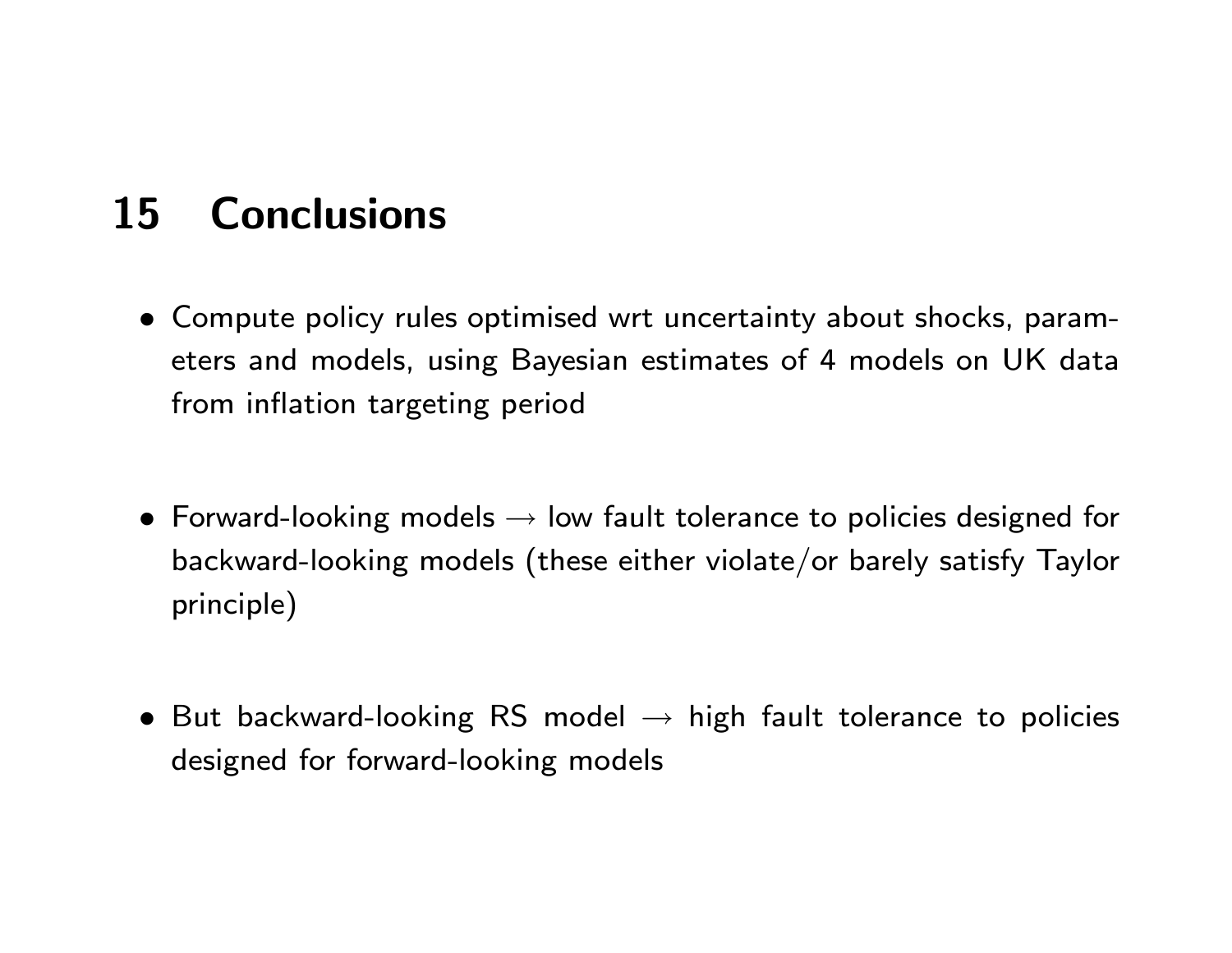- In suites in which backward looking model has low weight, optimal policy entails aggressive response to inflation fluctuations  $+$  high degree of interest rate smoothing
- When RS model has high weight, optimal policy still far from rule optimal in RS model, since that rule violates Taylor principle.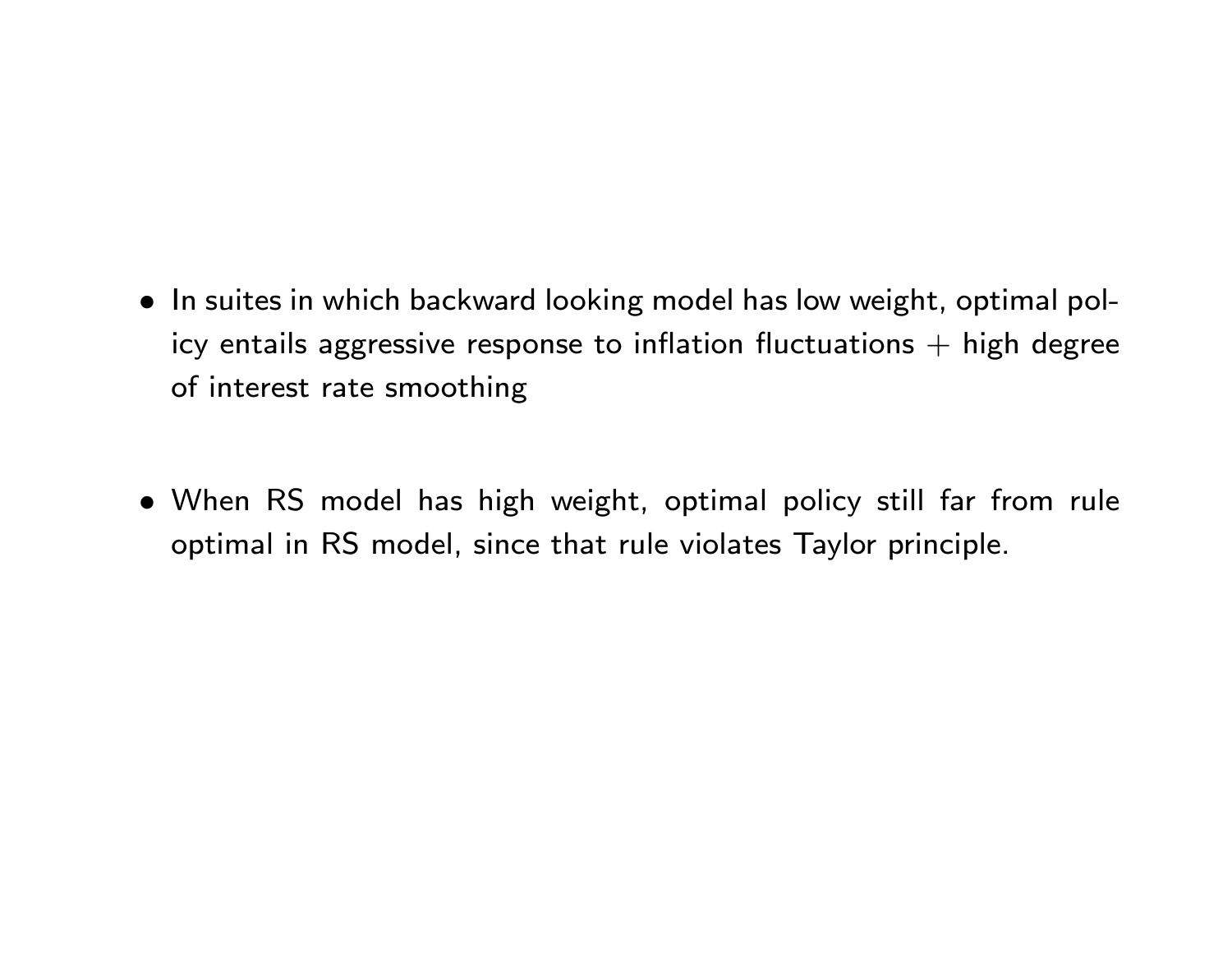# 16 Other tables

Table 4: Volatility under Model-Specific Policies

|                 | Inflation | Output | Nominal Interest |
|-----------------|-----------|--------|------------------|
| <b>SW</b>       | 4.31      | 1.18   | 1.34             |
| <b>BGG</b>      | 0.0002    | 0.003  | 0.30             |
| <b>SOE</b>      | 0.20      | 1.05   | 2.64             |
| RS1             | 3.33      | 0.10   | 0.17             |
| RS <sub>2</sub> | 6.17      | 0.27   | 3.19             |
| RS <sub>3</sub> | 3.14      | 0.12   | 0.17             |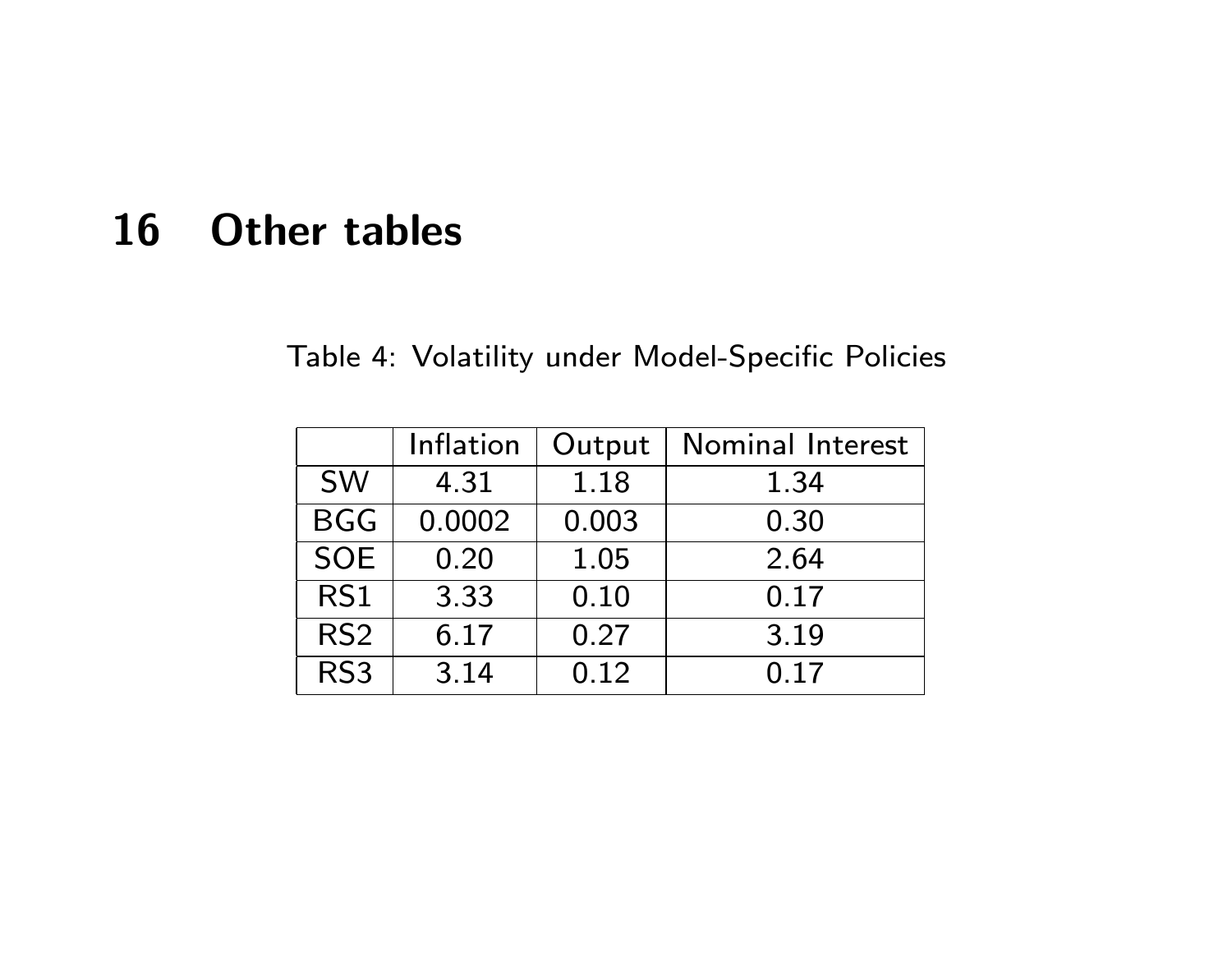|                 |       | Table 6: Volatility in Model $i$ under a Policy Optimized for Model $j$ |            |      |                 |                 |
|-----------------|-------|-------------------------------------------------------------------------|------------|------|-----------------|-----------------|
|                 | SW    | <b>BGG</b>                                                              | <b>SOE</b> | RS1  | RS <sub>2</sub> | RS <sub>3</sub> |
|                 | 4.31  |                                                                         | 3.45       |      | 4.57            |                 |
| SW              | 1.18  |                                                                         | 13.1       |      | 2.93            |                 |
|                 | 1.34  |                                                                         | 136        |      | 0.77            |                 |
|                 | 11.09 | 0.0002                                                                  | 0.09       |      | 108             |                 |
| <b>BGG</b>      | 0.03  | 0.003                                                                   | 0.003      |      | 0.23            |                 |
|                 | 0.96  | 0.3                                                                     | 0.35       |      | 38.3            |                 |
|                 | 4.43  | 0.001                                                                   | 0.20       |      | 38.7            |                 |
| <b>SOE</b>      | 0.88  | 1.14                                                                    | 1.05       |      | 1.11            |                 |
|                 | 1.58  | 6.82                                                                    | 2.64       |      | 15.12           |                 |
|                 | 3.32  |                                                                         | 3.28       | 3.33 | 3.32            | 3.33            |
| RS1             | 0.17  |                                                                         | 1.60       | 0.10 | 0.10            | 0.10            |
|                 | 60.5  |                                                                         | 1507       | 0.17 | 1.051           | 0.17            |
|                 | 5.90  |                                                                         |            |      | 6.17            |                 |
| RS <sub>2</sub> | 1.13  |                                                                         |            |      | 0.27            |                 |
|                 | 153   |                                                                         |            |      | 3.19            |                 |
|                 | 3.14  |                                                                         | 3.17       | 3.14 | 3.14            | 3.14            |
| RS <sub>3</sub> | 0.19  |                                                                         | 2.36       | 0.12 | 0.12            | 0.12            |
|                 | 30.3  |                                                                         | 1385       | 0.17 | 0.95            | 0.17            |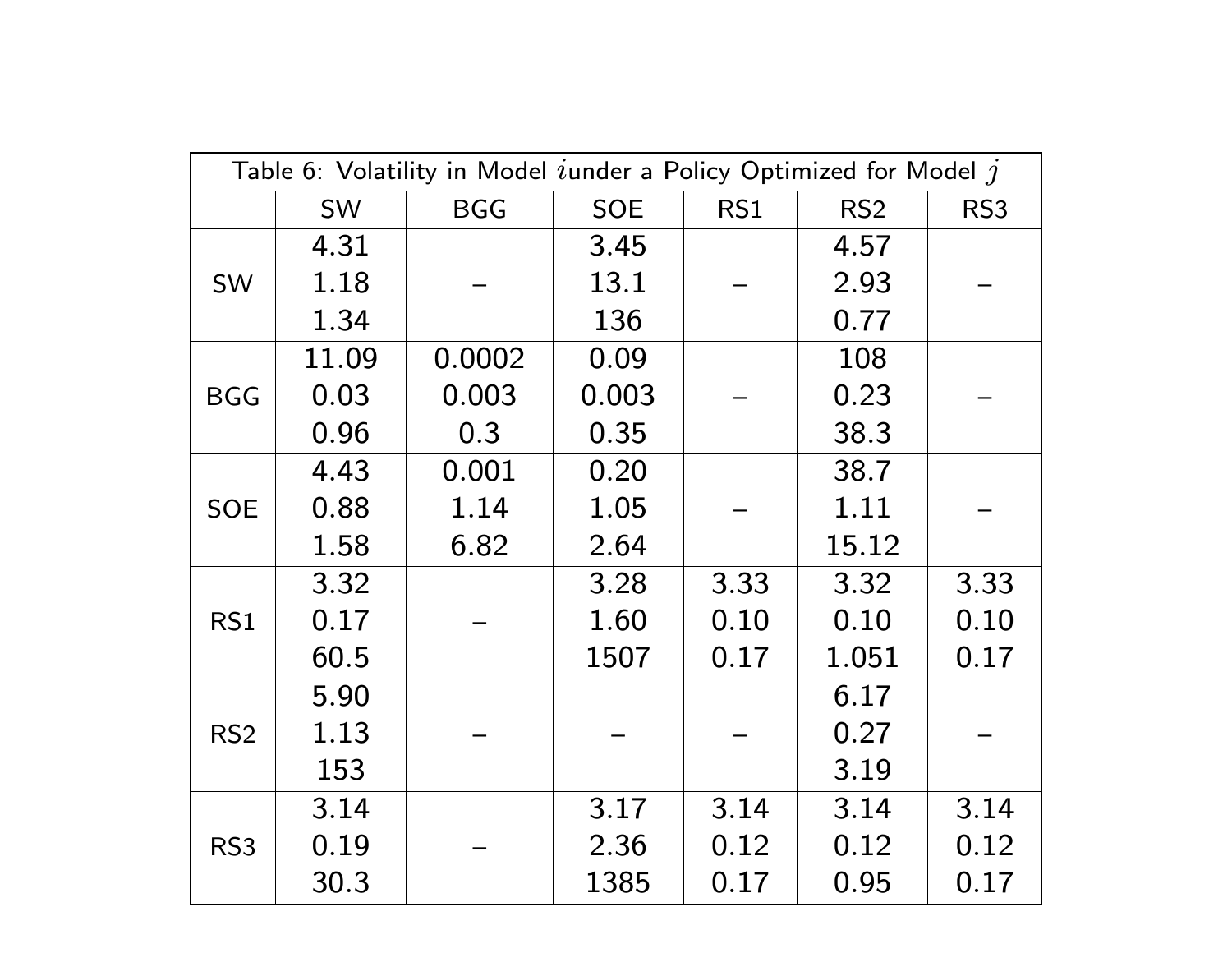Table 8: Relative Loss Under Bayesian Policies

|                 | Bayes 1 | Bayes 2 | Bayes 3 |
|-----------------|---------|---------|---------|
| <b>SW</b>       | 1.04    | 1.07    | 1.11    |
| <b>BGG</b>      | 106     | 84.5    | 142.1   |
| <b>SOE</b>      | 3.01    | 2.66    | 7.67    |
| RS1             | 3.57    |         |         |
| RS <sub>2</sub> |         | 5.69    |         |
| RS <sub>3</sub> |         |         | 1.09    |

Note: Losses are reported relative to the policy that is optimal in each model.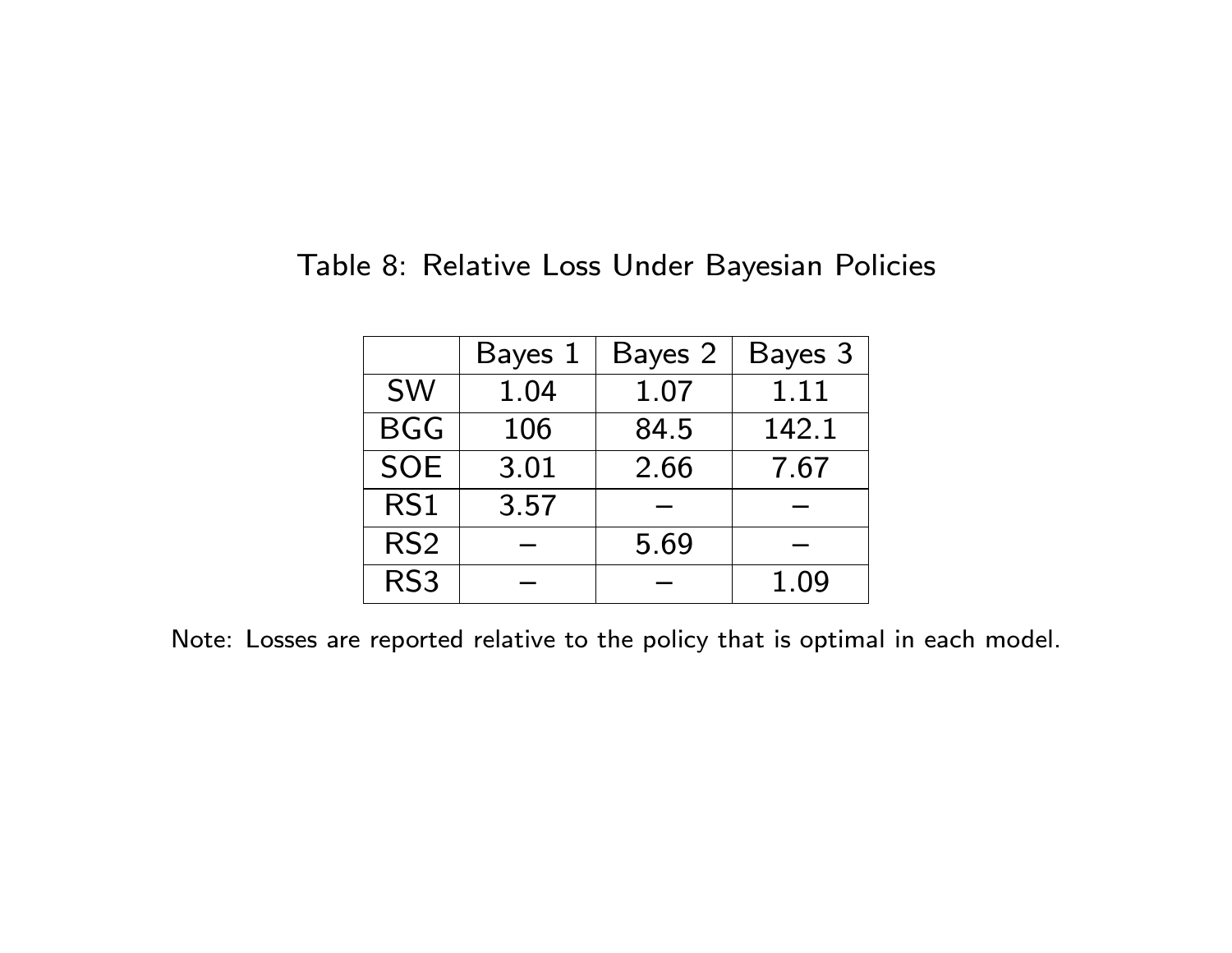|                 | Bayes 1   |           |      | Bayes 2 |      |      | Bayes 3 |           |      |
|-----------------|-----------|-----------|------|---------|------|------|---------|-----------|------|
| <b>SW</b>       | 4.21      | 1.39      | 2.70 | 4.17    | 1.49 | 3.36 | 4.47    | 1.35      | 4.49 |
| BGG             | 3.57      | 0.01      | 0.79 | 2.76    | 0.01 | 0.71 | 4.56    | 0.01      | 2.04 |
| SOE             | 2.06 0.93 |           | 1.39 | 1.80    | 0.93 | 1.26 | 5.34    | 0.99      | 8.05 |
| RS1             | 3.31      | 0.21 87.7 |      |         |      |      |         |           |      |
| RS <sub>2</sub> |           |           |      | 5.66    | 1.94 | 308  |         |           |      |
| RS <sub>3</sub> |           |           |      |         |      |      | 3.14    | 0.12 3.06 |      |

Table 9: Volatility Under Bayesian Policies